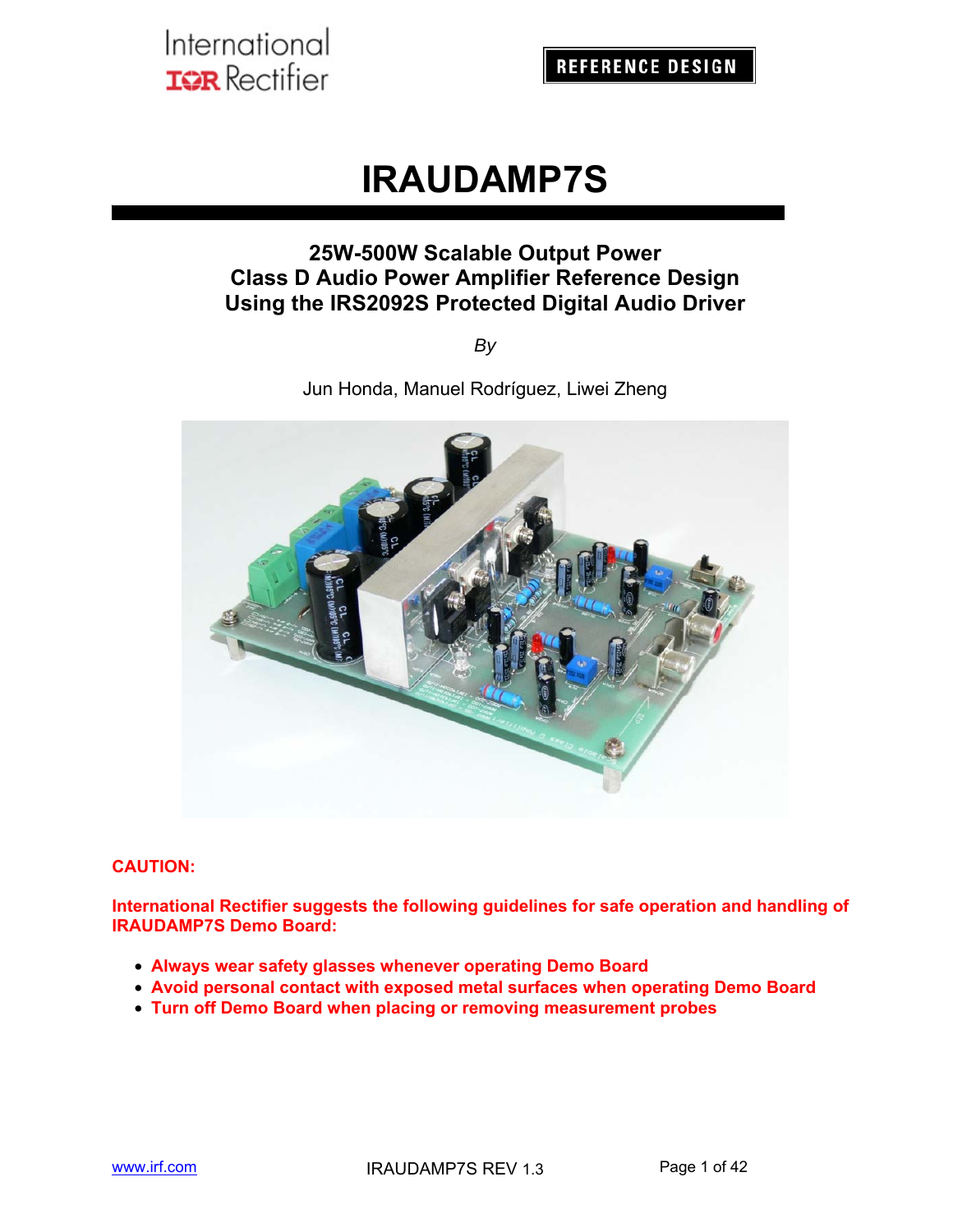## REFERENCE DESIGN

| Item | <b>Table of Contents</b> | Page      |
|------|--------------------------|-----------|
| 1    |                          | 3         |
| 2    |                          | 4         |
| 3    |                          | $4 - 5$   |
| 4    |                          | 6         |
| 5    |                          | 7         |
| 6    |                          | $8 - 13$  |
| 7    |                          | 14        |
| 8    |                          | $14 - 16$ |
| 9    |                          | 16        |
| 10   |                          | $16 - 17$ |
| 11   |                          | $17 - 18$ |
| 12   |                          | $18 - 19$ |
| 13   |                          | $20 - 22$ |
| 14   |                          | 22        |
| 15   |                          | 23-25     |
| 16   |                          | 25        |
| 17   |                          | 26-27     |
| 18   |                          | 27        |
| 19   |                          | 29        |
| 20   |                          | 29        |
| 21   |                          | 30-32     |
| 22   |                          | 33-36     |
| 23   |                          | 37        |
| 24   |                          | 38-39     |
| 25   |                          | 40        |
| 26   |                          | 41        |
| 27   |                          | 42        |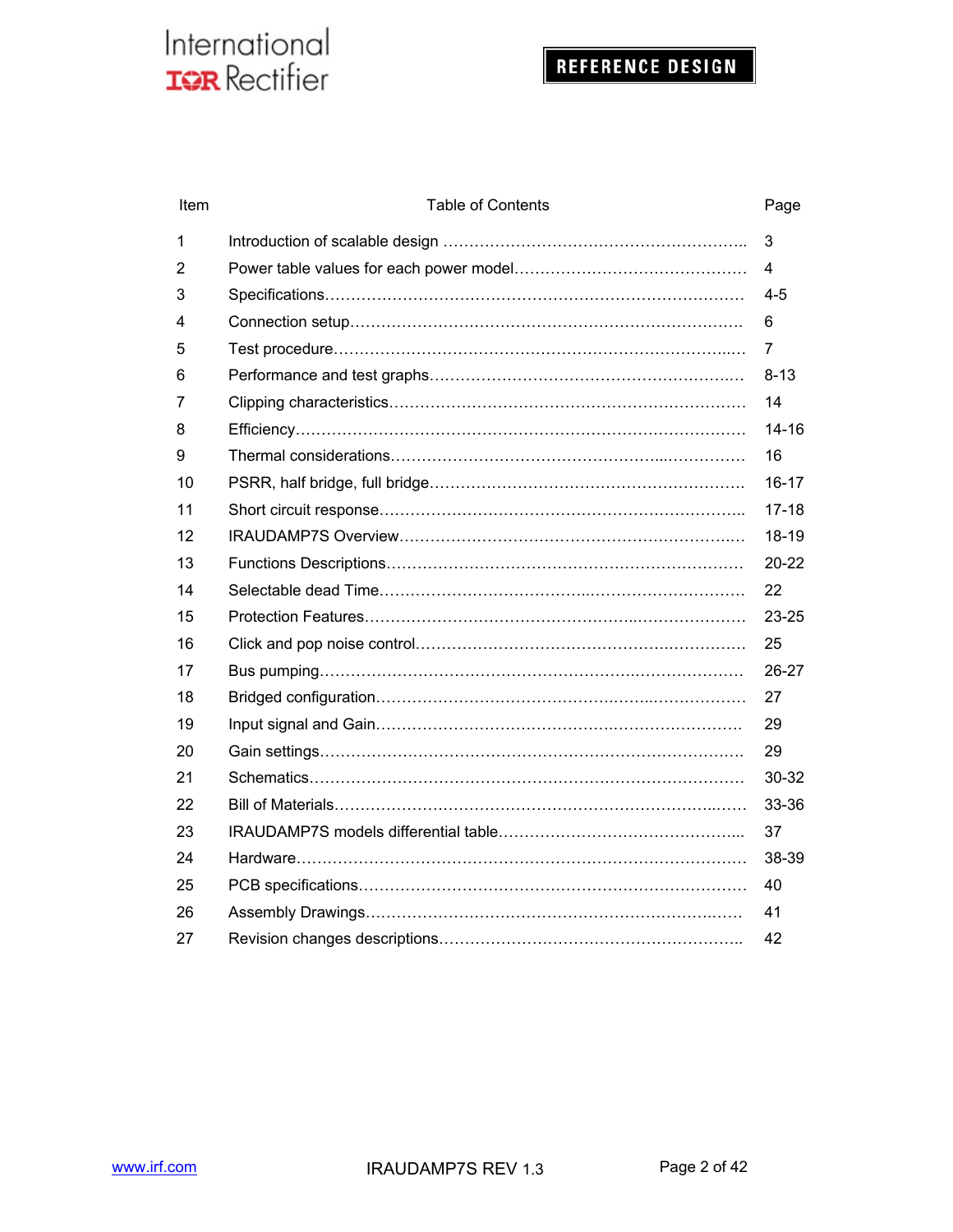### **Introduction**

The IRAUDAMP7S reference design is a two-channel Class D audio power amplifier that features output power scalability. The IRAUDAMP7S offers selectable half-bridge (stereo) and full-bridge (bridged) modes.

This reference design demonstrates how to use the IRS2092 Class D audio driver IC, along with IR's digital audio dual MOSFETs, such as IRFI4024H-117P, IRFI4019H-117P, IRFI4212H-117P and IRFI4020H-117P, on a single layer PCB. The design shows how to implement peripheral circuits on an optimum PCB layout using a single sided board.

The resulting design requires a small heatsink for normal operation (one-eighth of continuous rated power). The reference design provides all the required housekeeping power supplies and protections.

#### **Unless otherwise noted, this user's manual is based on 150V model, IRAUDAMP7S-150.**

Other output power versions can be configured by replacing components given in the component selection of Table 5 on page 36

#### **Applications**

- AV receivers
- Home theater systems
- Mini component stereos
- Powered speakers
- Sub-woofers
- Musical Instrument amplifiers
- Automotive after market amplifiers

#### **Features**

| Output Power:                        | Scalable output power from 25W- 500W (see Table 1)                     |
|--------------------------------------|------------------------------------------------------------------------|
| Residual Noise:                      | 200 μV, IHF-A weighted, AES-17 filter                                  |
| Distortion:                          | 0.007 % THD+N @ 60W, 4 $\Omega$                                        |
| Efficiency:                          | 90 % @ 500W, 8 $\Omega$ , Class D stage                                |
| <b>Multiple Protection Features:</b> | Over-current protection (OCP), high side and low side MOSFET           |
|                                      | Over-voltage protection (OVP),                                         |
|                                      | Under-voltage protection (UVP), high side and low side MOSFET          |
|                                      | DC-protection (DCP),                                                   |
|                                      | Over-temperature protection (OTP)                                      |
| PWM topology:                        | Self-oscillating PWM, half-bridge or full-bridge topologies selectable |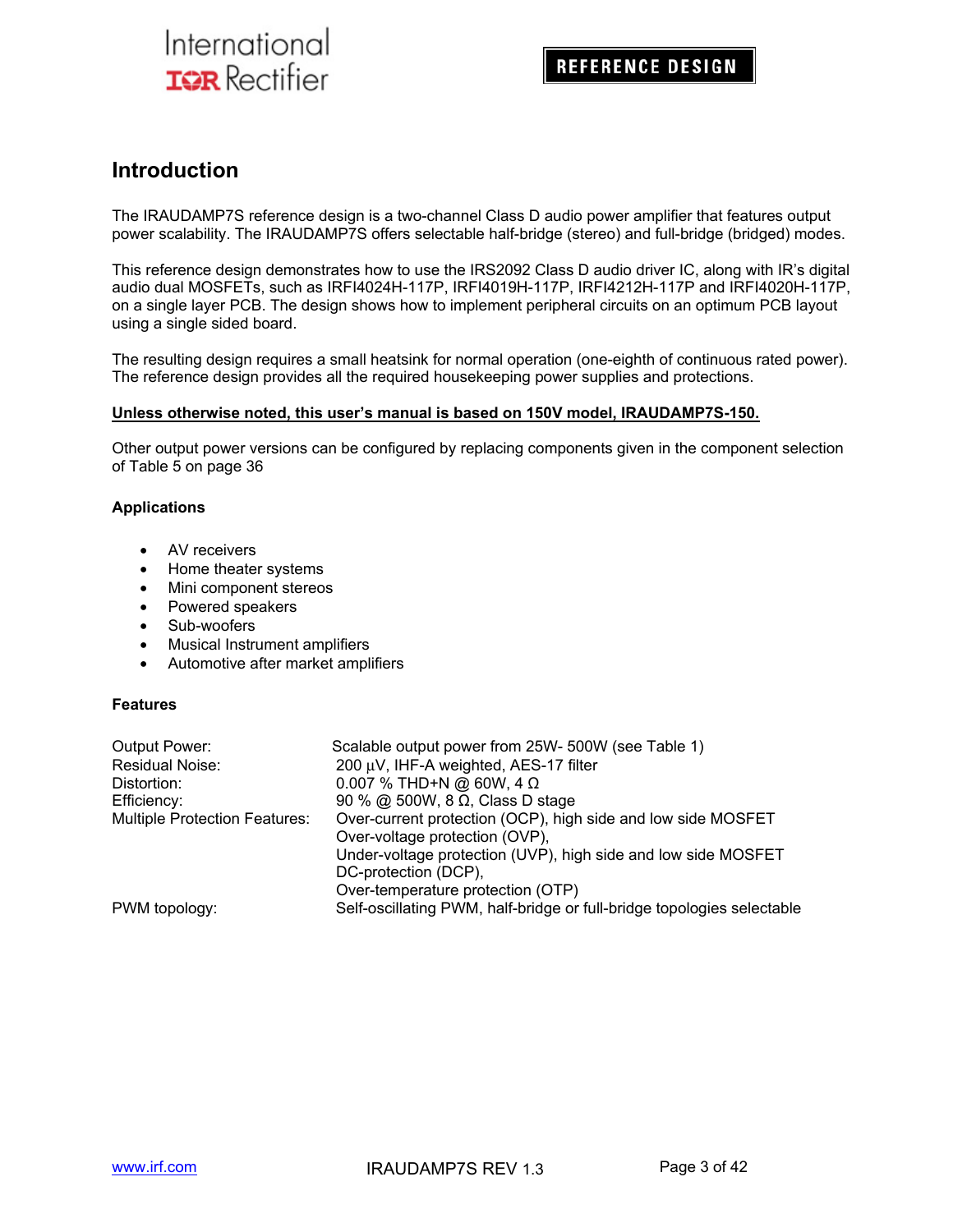|                                  |                              | <b>Model Name</b> |                  |                  |                      |
|----------------------------------|------------------------------|-------------------|------------------|------------------|----------------------|
| <b>Item</b>                      |                              | <b>AMP7S-55</b>   | <b>AMP7S-100</b> | <b>AMP7S-150</b> | <b>AMP7S-200</b>     |
| <b>IR Power</b><br><b>MOSFET</b> | FET1A,<br>FET <sub>1</sub> B | IRFI4024H-117P    | IRFI4212H-117P   | IRFI4019H-117P   | IRFI4020H-117P       |
| <b>Half Bridge</b>               | $8\Omega$                    | $25W \times 2$    | $60W \times 2$   | $125W \times 2$  | 250W x 2             |
|                                  | $4\Omega$                    | $50W \times 2$    | 120W x 2         | 250W x 2         | Not Supported        |
| <b>Full Bridge</b>               | 8Ω                           | 100W x 1          | 240W x 1         | 500W x 1         | <b>Not Supported</b> |
| Nominal<br>Supply<br>Voltage     | +B. -B                       | ±25V              | ±35V             | ±50V             | ±70V                 |
| Min/Max<br>Supply<br>Voltage     | $+B, -B$                     | $+20V \sim +28V$  | ±28V ~±45V       | $±45V \sim ±60V$ | $±60V \sim ±80V$     |
| Voltage<br>Gain                  | G٧                           | 20                | 30               | 36               | 40                   |

#### **Table 1** IRAUDAMP7S Specification Table Series

#### **Notes:**

- **All the power ratings are at clipping power (THD+N = 1 %). To estimate power ratings at THD+N=10%, multiply them by 1.33**
- **See Table 5 on page 36 for the complete listing of components table.**

#### **Specifications**

#### **General Test Conditions for IRAUDAMP7S-150 (unless otherwise noted) Notes / Conditions**

| <b>Power Supply Voltages</b> | ± 50V  |
|------------------------------|--------|
| Load Impedance               | 4 Q    |
| Self-Oscillating Frequency   | 400kHz |
| Voltage Gain                 | 36     |

| <b>Electrical Data</b>              | Typical                                 | <b>Notes / Conditions</b>                                           |
|-------------------------------------|-----------------------------------------|---------------------------------------------------------------------|
| <b>IR Devices Used</b>              | IRS2092, Protected digital audio driver |                                                                     |
|                                     |                                         | IRFI4024H-117P, IRFI4019H-117P, IRFI4212H-117P, IRFI4020H-          |
|                                     | 117P Digital audio MOSFETs              |                                                                     |
| <b>PWM Modulator</b>                |                                         | Self-oscillating, second order sigma-delta modulation, analog input |
| Power Supply Range                  | $±$ 45V to $±$ 60V                      | Or see table 1 above                                                |
| Output Power CH1-2: (1 % THD+N)     | 300W                                    | 1kHz                                                                |
| Output Power CH1-2: (10 % THD+N)    | 400W                                    | 1kHz                                                                |
| Rated Load Impedance                | $8 - 4$ $\Omega$                        | Resistive load                                                      |
| <b>Standby Supply Current</b>       | +50 mA/-80 mA                           | No input signal                                                     |
| <b>Total Idle Power Consumption</b> | 7W                                      | No input signal                                                     |
| <b>Channel Efficiency</b>           | $90\%$                                  | Single-channel driven, 250W                                         |

.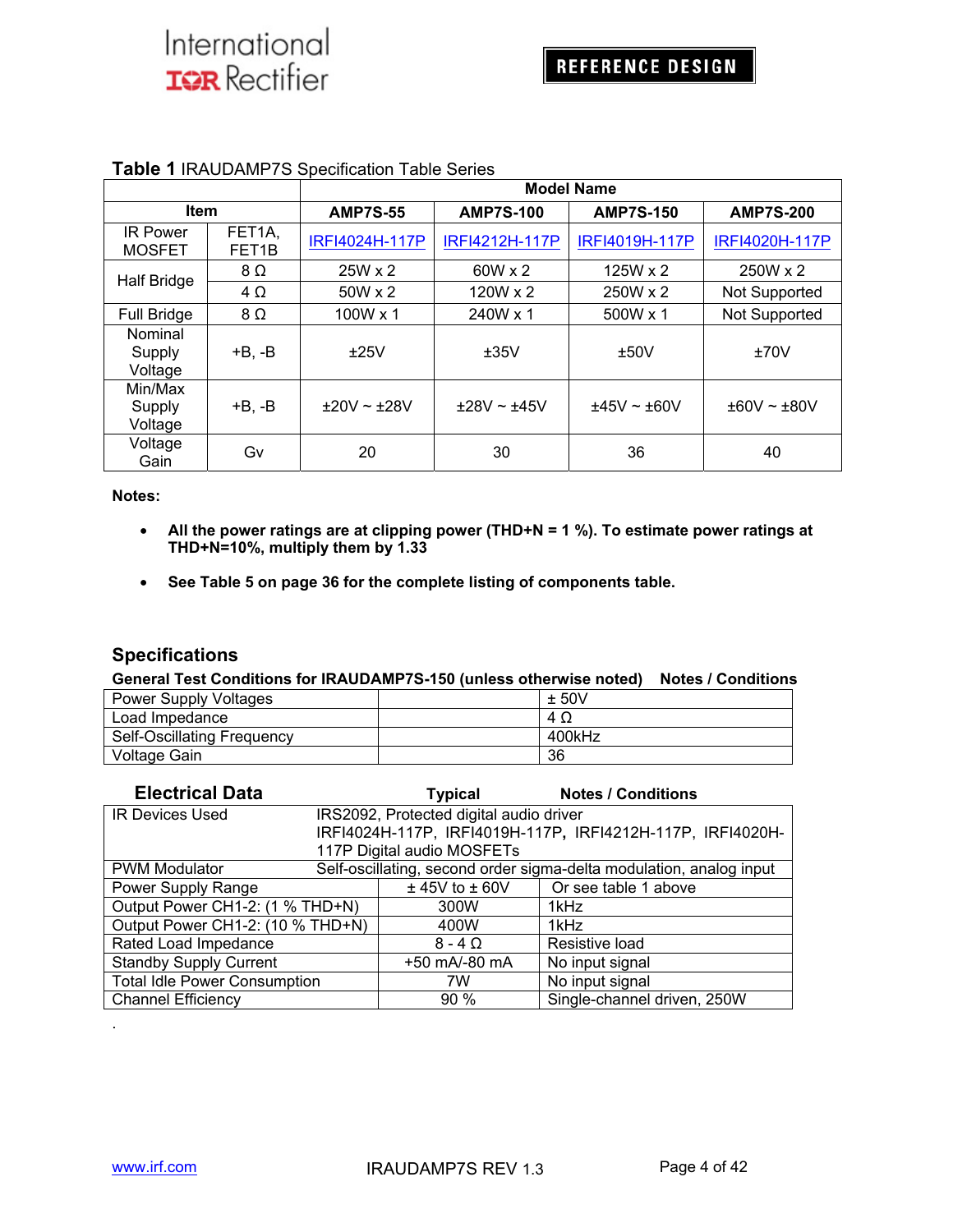#### **Audio Performance**

|                                     | <b>Before</b><br><b>Demodulator</b> | Class D<br>Output | <b>Notes / Conditions</b>         |
|-------------------------------------|-------------------------------------|-------------------|-----------------------------------|
| THD+N, 1W                           | 0.01%                               | 0.02%             |                                   |
| <b>THD+N, 10W</b>                   | $0.005 \%$                          | $0.007\%$         | 1kHz, Single-channel driven       |
| THD+N, 60W                          | $0.005 \%$                          | 0.007%            |                                   |
| THD+N, 100W                         | 0.007%                              | 0.008%            |                                   |
| Dynamic Range                       | 101dB                               | 101dB             | A-weighted, AES-17 filter,        |
|                                     |                                     |                   | Single-channel operation          |
|                                     |                                     |                   | 22 Hz - 20kHz, AES17 filter       |
| <b>Residual Noise</b>               | $200 \mu V$                         | $200 \mu V$       | Self-oscillating frequency        |
|                                     |                                     |                   | 400kHz                            |
| Damping Factor                      | 2000                                | 120               | 1kHz, relative to 4 $\Omega$ load |
|                                     | 95 dB                               | $90 \, dB$        | 100Hz                             |
| <b>Channel Separation</b>           | 85 dB                               | $80 \, \text{dB}$ | 1kHz                              |
|                                     | 75 dB                               | 65 dB             | 10kHz                             |
| Frequency Response: 20 Hz-<br>20kHz | 20 Hz-35kHz                         | $±3$ dB           | 1W, $4 \Omega - 8 \Omega$ Load    |

### **Thermal Performance** (T<sub>A</sub>=25 °C)

| Condition                    | Typical                                  | <b>Notes / Conditions</b> |
|------------------------------|------------------------------------------|---------------------------|
| Idling                       | $T_c$ =30 °C<br>$T_{\text{PCB}}$ =37 °C  | No signal input           |
| 2 ch x 31W (1/8 rated power) | $T_c$ =54 °C<br>$T_{\text{PCB}}$ =67 °C  |                           |
| 2 ch x 250W (Rated power)    | $T_c$ =80 °C<br>$T_{\text{PCB}}$ =106 °C | OTP shutdown after 150 s  |

### **Physical Specifications**

| <b>Dimensions</b> | $  5.7"$ (L) x 4"(W) x 1.25"(H)<br>145 mm (L) x 100 mm (W) x 35 mm(H) |
|-------------------|-----------------------------------------------------------------------|
| Weight            | 0.330kgm                                                              |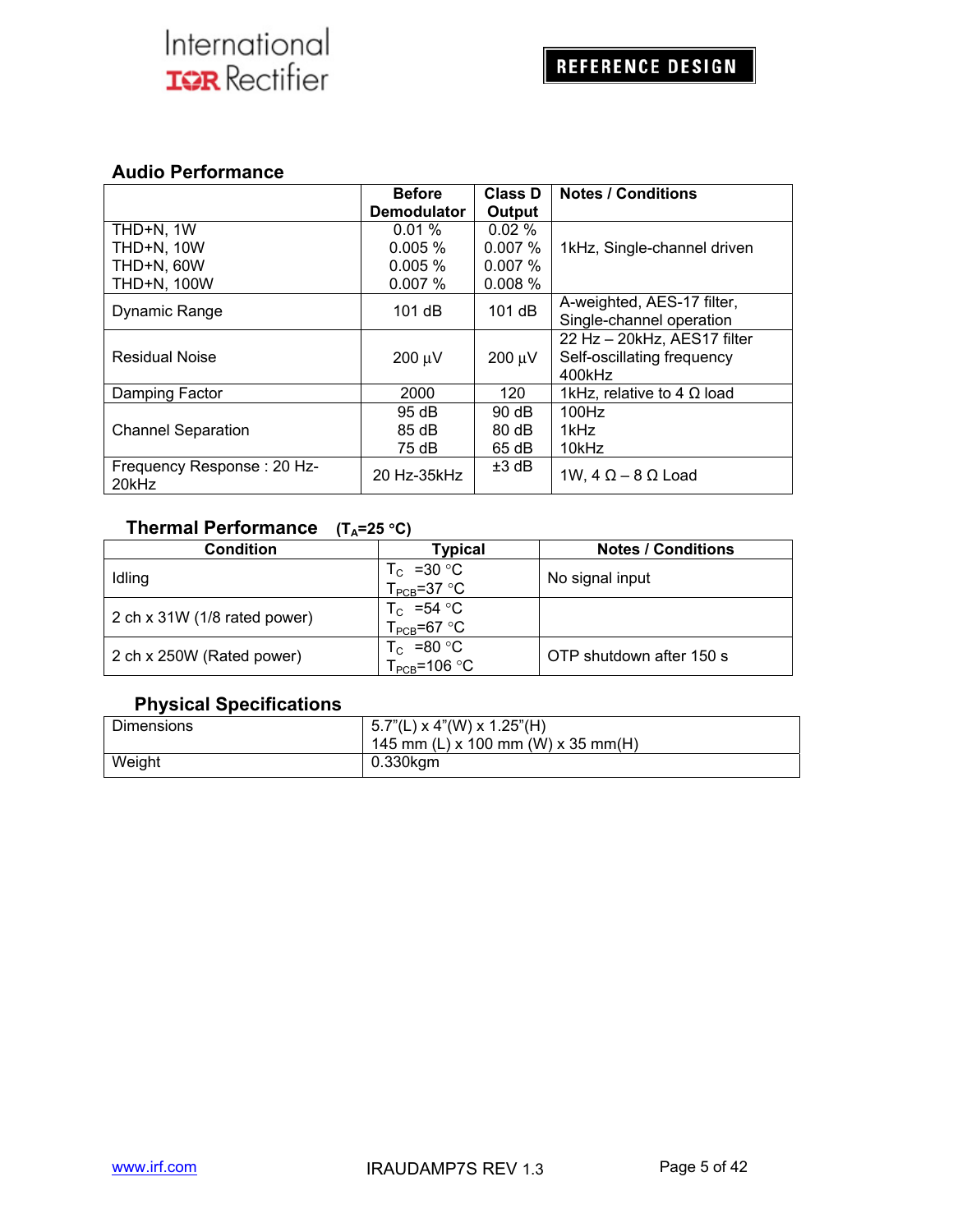## **Test Setup**



### **Connector Description**

| CH <sub>1</sub> IN  |                    | RCA1A   Analog input for CH1           |
|---------------------|--------------------|----------------------------------------|
| CH <sub>2</sub> IN  | RCA <sub>1</sub> B | Analog input for CH2                   |
| <b>SUPPLY</b>       | CNN <sub>1</sub>   | Positive and negative supply (+B / -B) |
| CH <sub>1</sub> OUT | SPK <sub>1</sub> A | Output for CH1                         |
| CH <sub>2</sub> OUT | SPK <sub>1B</sub>  | Output for CH <sub>2</sub>             |

### **Switches Descriptions**

| l S1 | Shutdown PWM                     |
|------|----------------------------------|
| S300 | Half bridge / Full bridge select |

### **Indicator Description**

| LED1A, B    | PWM (presence of low side gate signal) |
|-------------|----------------------------------------|
| $LED2A$ , B | I Protection                           |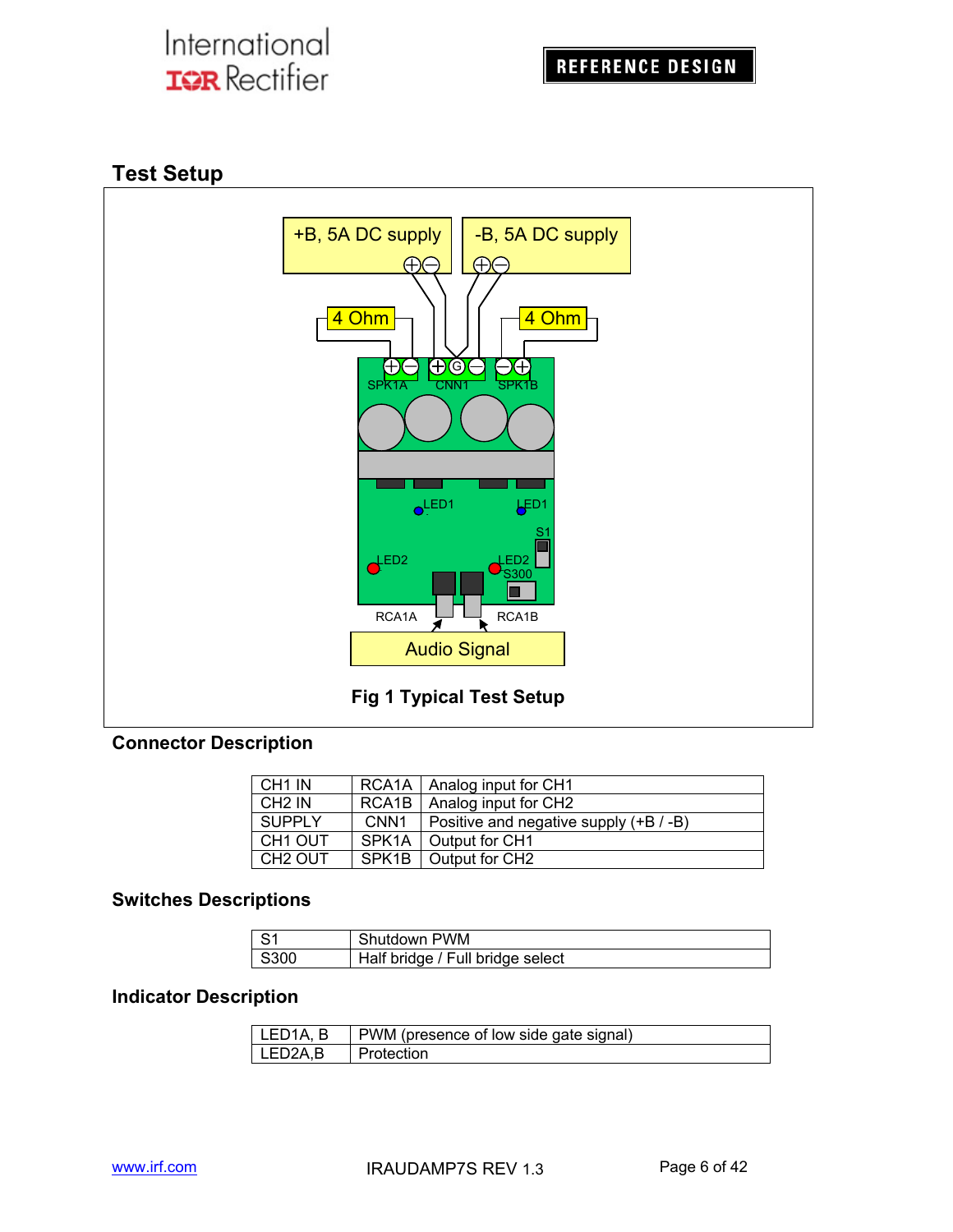## **Test Procedures**

#### **Test Setup:**

- 1. On the unit under test (UUT), set switch S1 to OFF and S300 to Stereo positions.
- 2. Connect 4 Ω-200 W dummy loads to output connectors, SPKR1A and SPKR1B, as shown on Fig 1.
- 3. Set up a dual power supply ±50V with 5A current limit
- 4. Turn OFF the dual power supply before connecting to UUT.
- 5. Connect the dual power supply to CNN1, as shown in Fig 1.

#### **Power up:**

- 6. Turn ON the dual power supply. The ±B supplies must be applied and removed at the same time.
- 7. The red LEDs (Protections) turn ON immediately and stay on as long as S1 is in OFF position. Blue LEDs stay OFF.
- 8. Quiescent current for the positive and negative supplies must be less than 50mA, while S1 is in OFF position. Under this condition, IRS2092 is in shutdown mode.
- 9. Slide S1 to ON position; after one second delay, the two blue LEDs turn ON and the red LEDs turns off. The two blue LEDs indicate that PWM oscillation is present. This transition delay time is controlled by CSD pin of IRS2092, capacitor CP3
- 10. Under the normal operating condition with no input signal applied, quiescent current for the positive supply must be less than 50 mA; the negative supply current must be less than 100 mA.

### **Switching Frequency Test:**

11. With an oscilloscope, monitor switching waveform at test points VS1 & VS2 Adjust P1A & P1B to change self oscillating frequency to 400kHz  $\pm$  25kHz. Note: To change self-oscillating switching frequency, Adjust the potentiometer resistances of P11A and P11B for CH1 and CH2 respectively.

### **Audio Functionality Tests:**

- 12. Set the signal generator to 1kHz, 20 m $V<sub>RMS</sub>$  output.
- 13. Connect audio signal generators to RCA1A and RCA1B.
- 14. Sweep the audio signal voltage from 15 mV<sub>RMS</sub> to 1 V<sub>RMS</sub>.
- 15. Monitor the output signals at SPK1A/B with an oscilloscope. Waveform must be a non distorted sinusoidal signal.
- 16. Observe 1  $V_{RMS}$  input generates output voltage of 36  $V_{RMS}$ . The ratio, R8/(R7+R2), determines the voltage gain of IRAUDAMP7S.
- 17. Set switch S300 to Bridged position.
- 18. Observe that voltage gain doubles.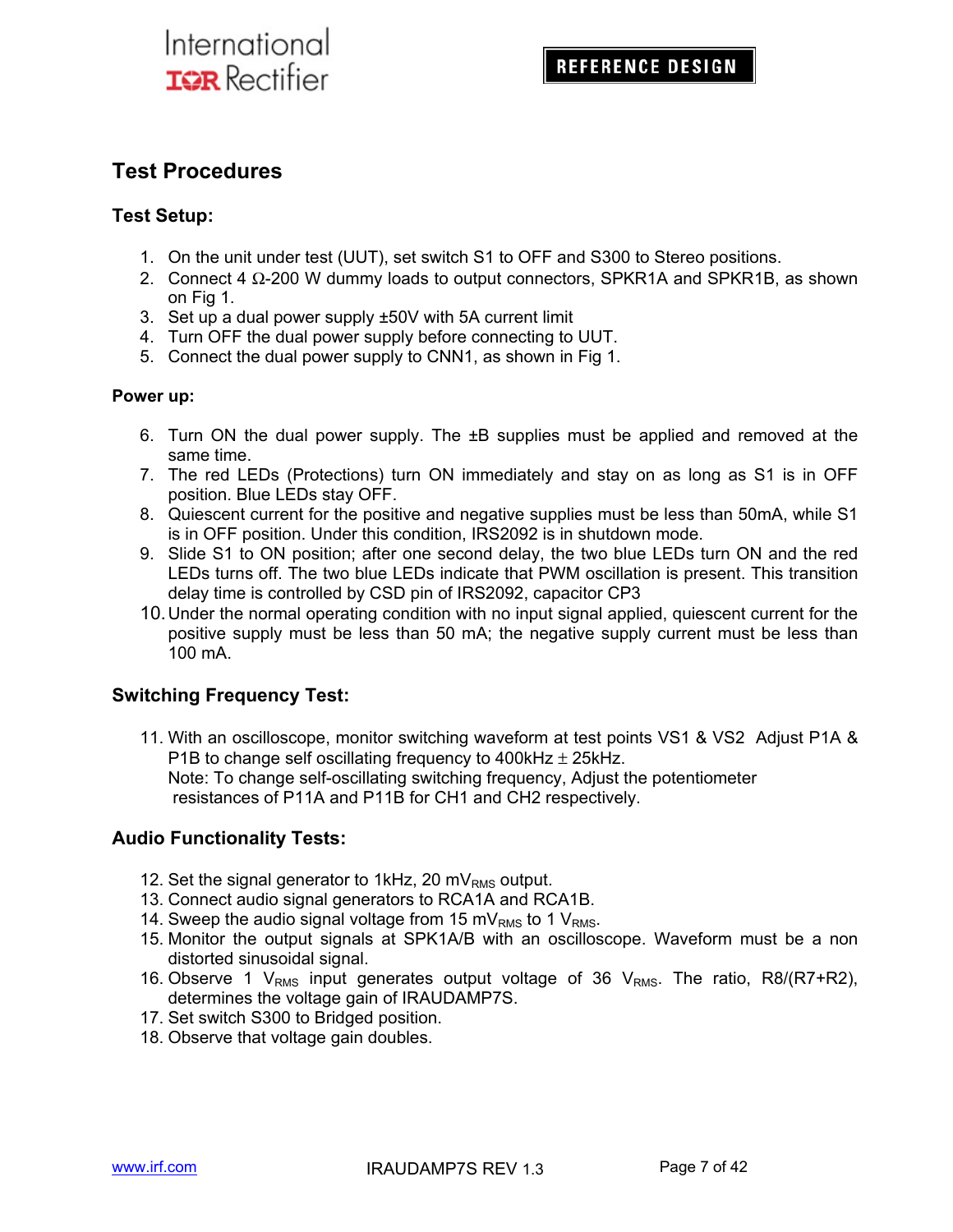### **Test Setup using Audio Precision (Ap):**

- 19. Use unbalance-floating signal generator outputs.
- 20. Use balanced inputs taken across output terminals, SPKR1A and SPKR1B.
- 21. Connect Ap frame ground to GND in terminal CNN1.
- 22. Place AES-17 filter for all the testing except frequency response.
- 23. Use signal voltage sweep range from 15 mV<sub>RMS</sub> to 1 V<sub>RMS</sub>.
- 24. Run Ap test programs for all subsequent tests as shown in Fig 2- Fig 13 below.

### **Test Results**

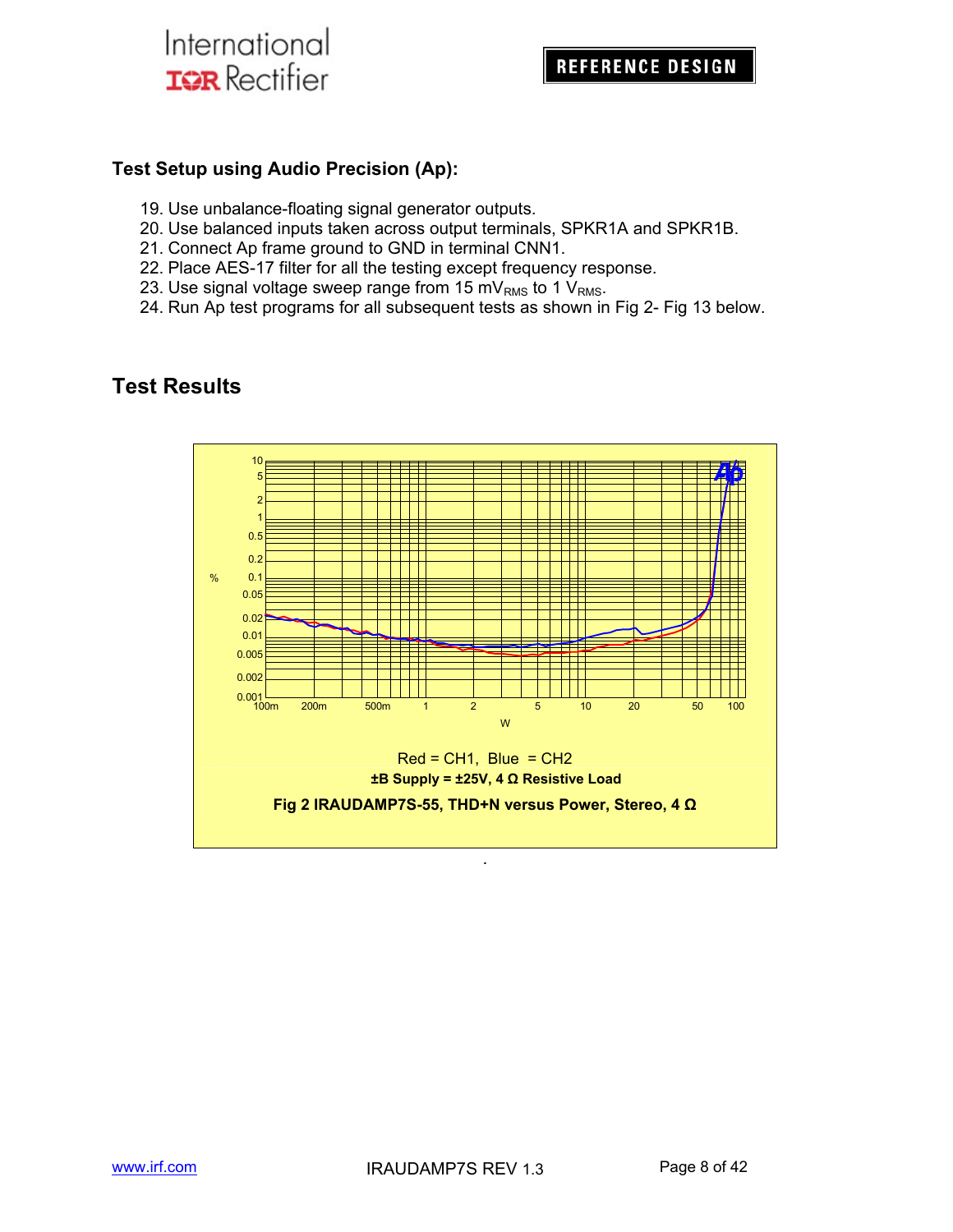### **REFERENCE DESIGN**

## International **IQR** Rectifier



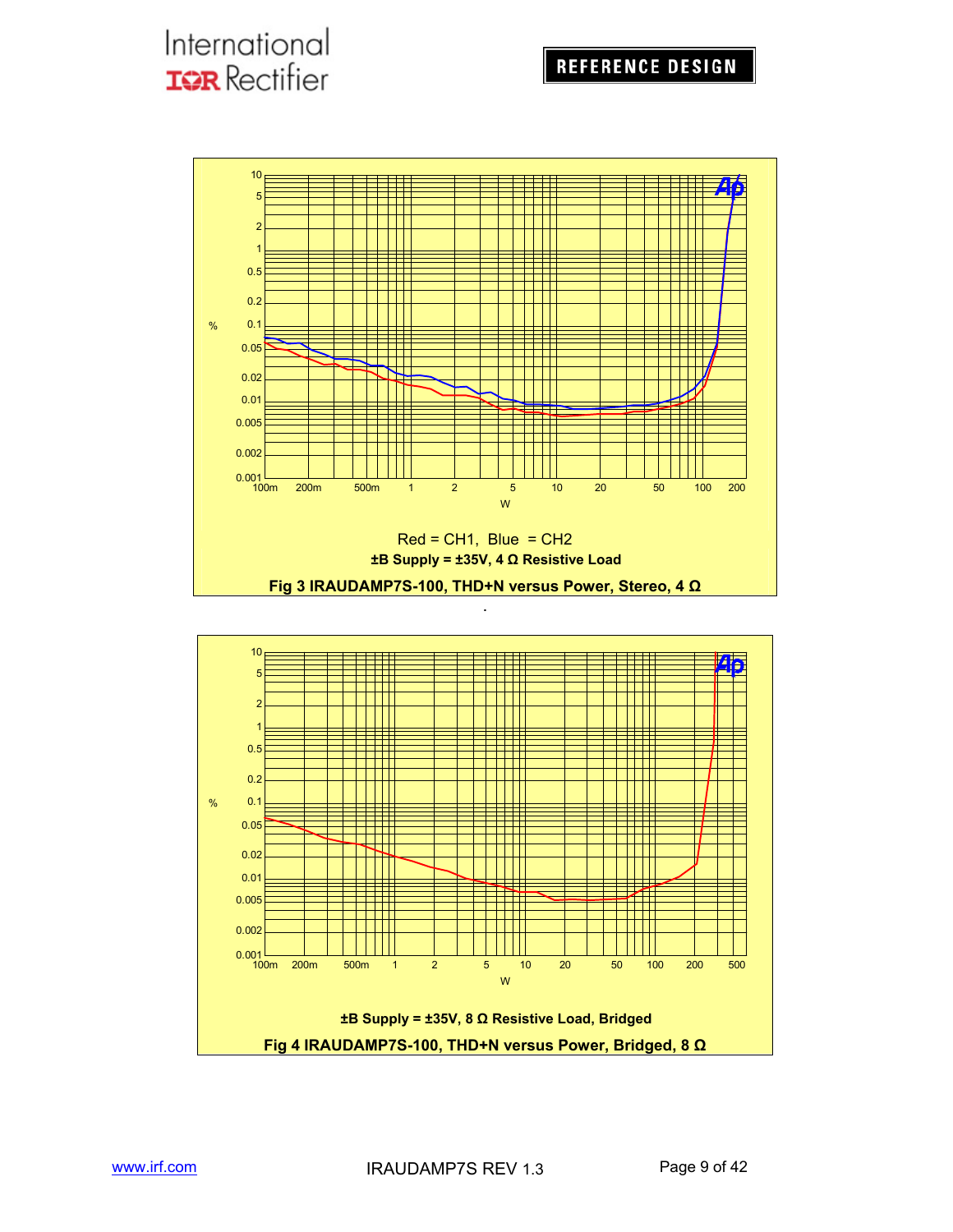

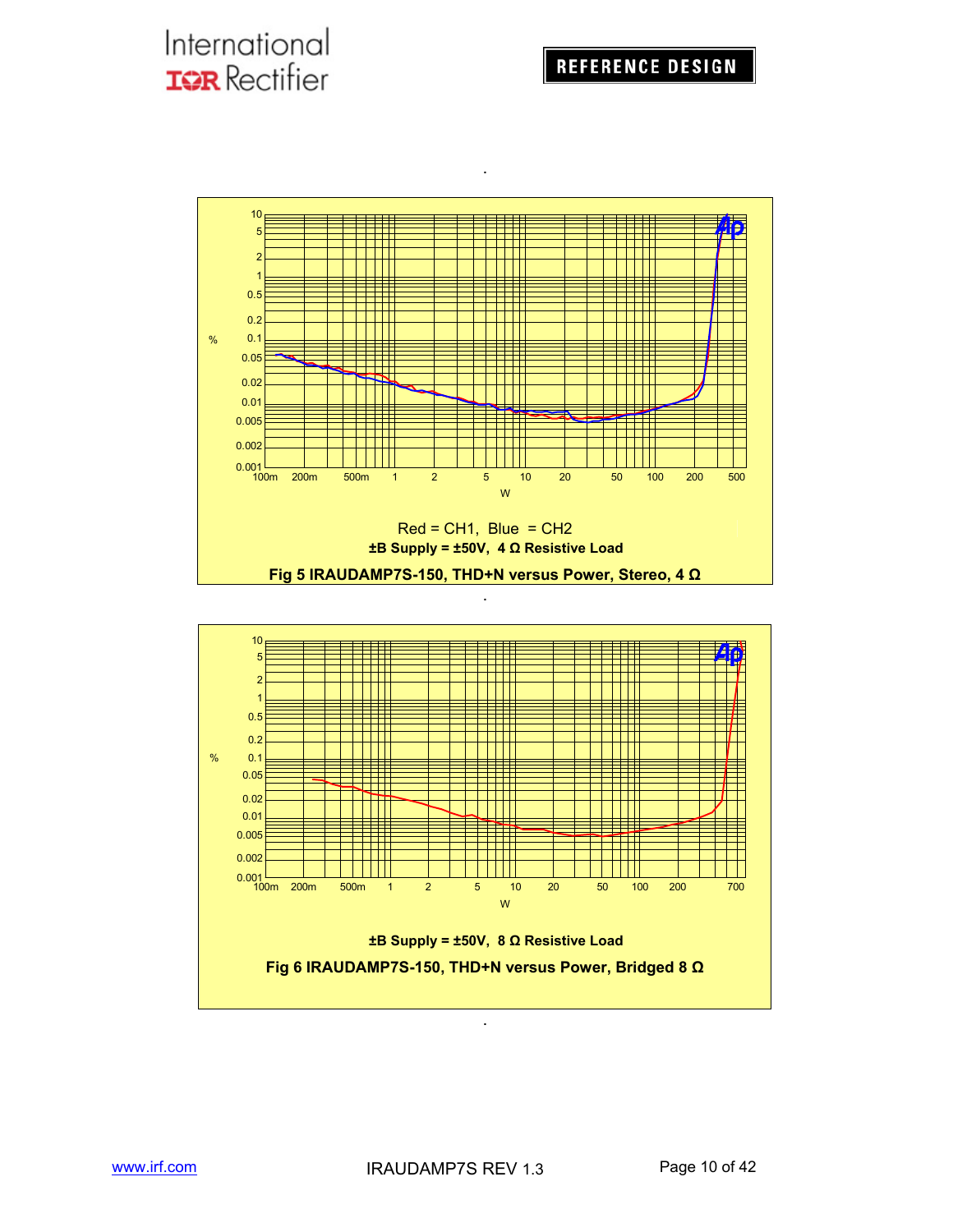### **REFERENCE DESIGN**

# International **IQR** Rectifier





.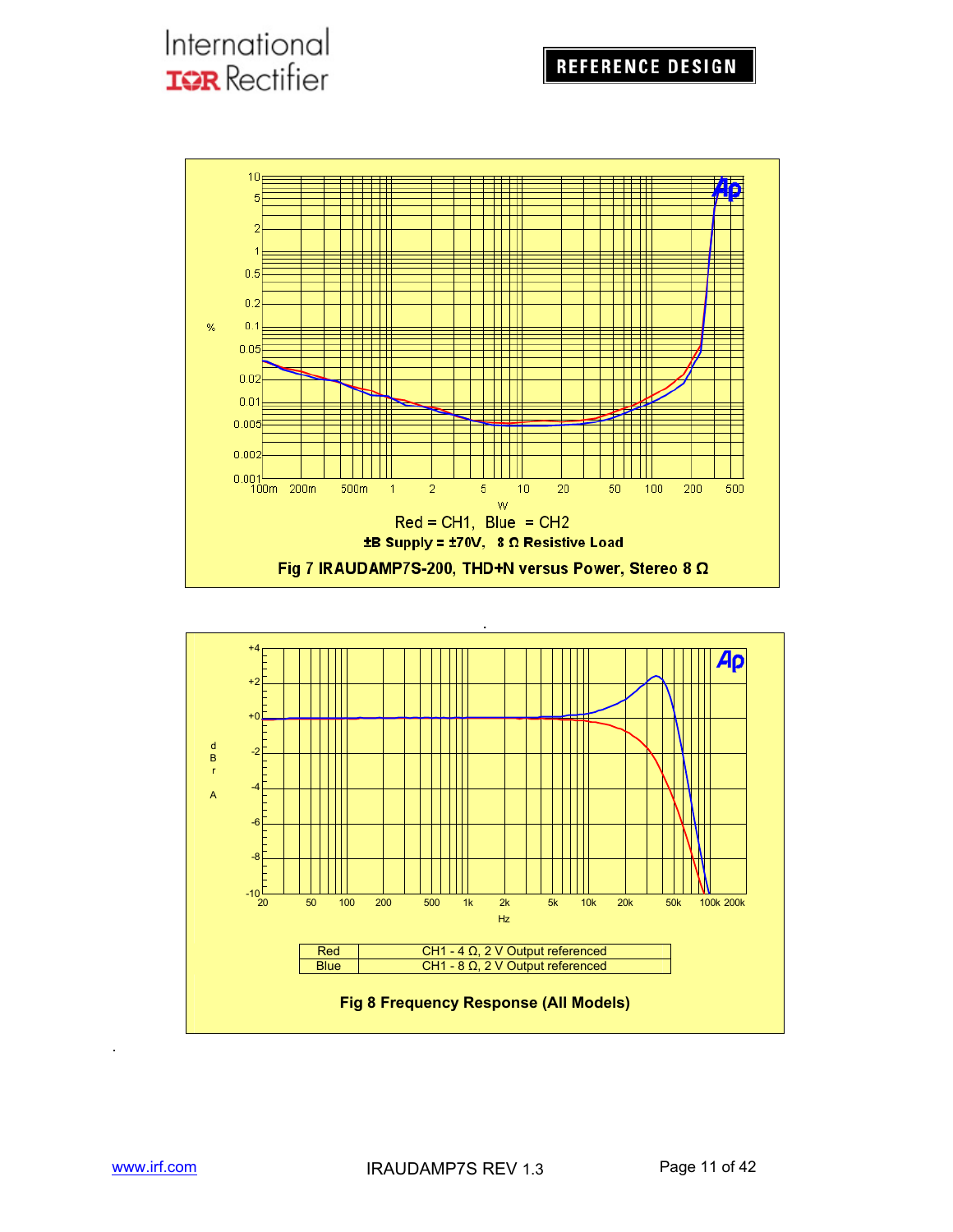

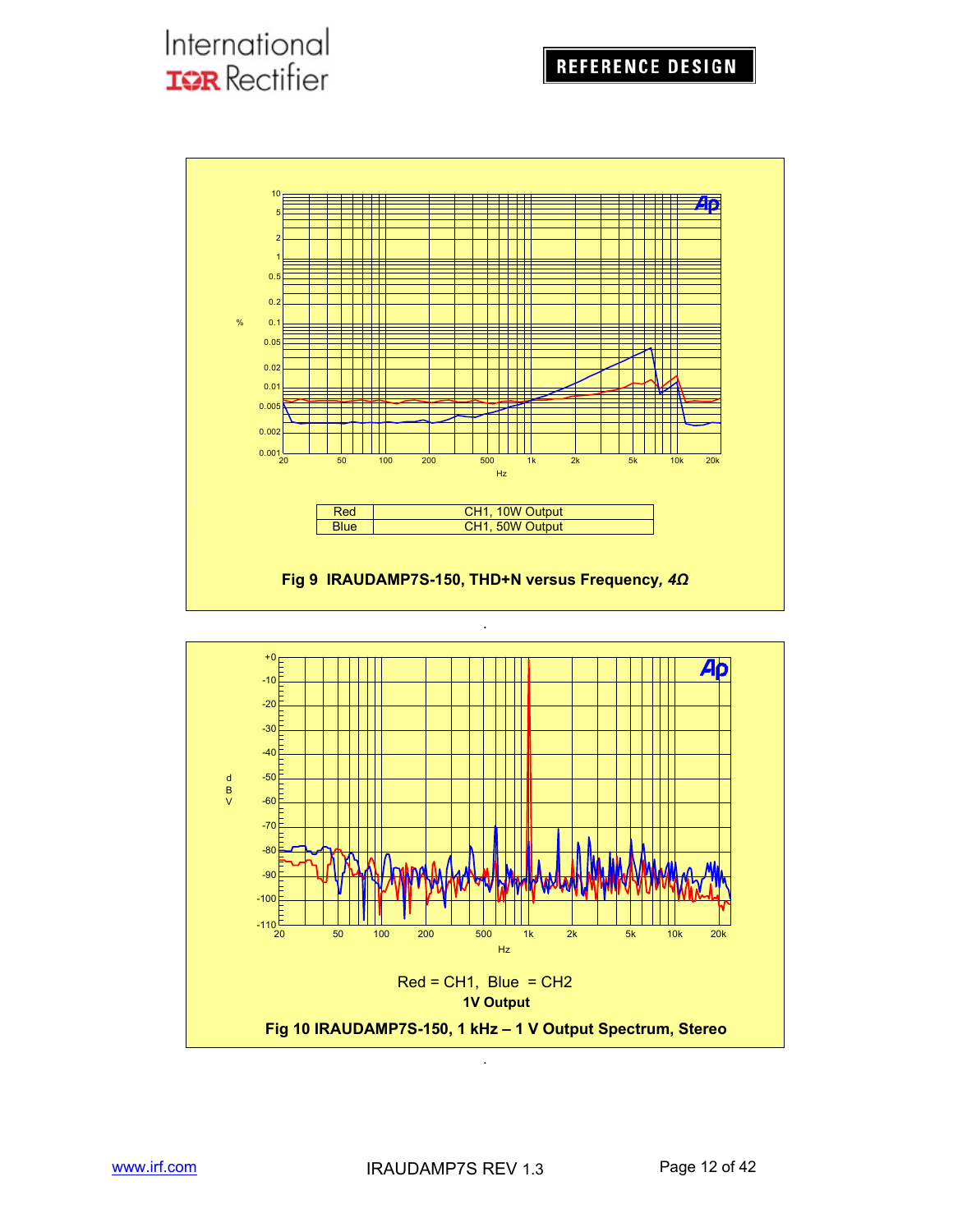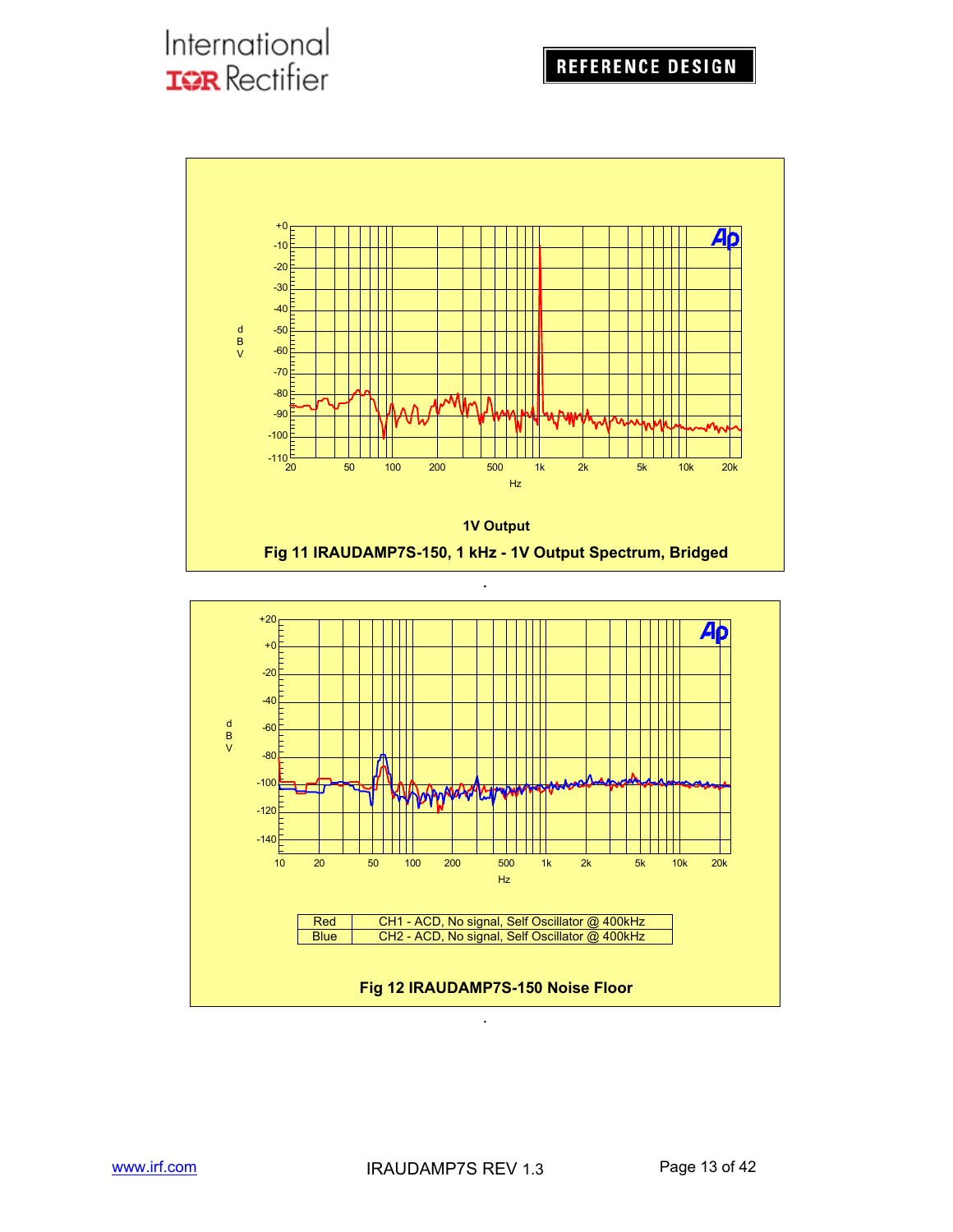### **Clipping characteristics**



## **Efficiency**

Figs 14-19 show efficiency characteristics of the IRAUDAMP7S. The high efficiency is achieved by following major factors:

- 1) Low conduction loss due to the dual FETs offering low  $R_{DS(ON)}$
- 2) Low switching loss due to the dual FETs offering low input capacitance for fast rise and fall times
- 3) Secure dead-time provided by the IRS2092, avoiding cross-conduction



.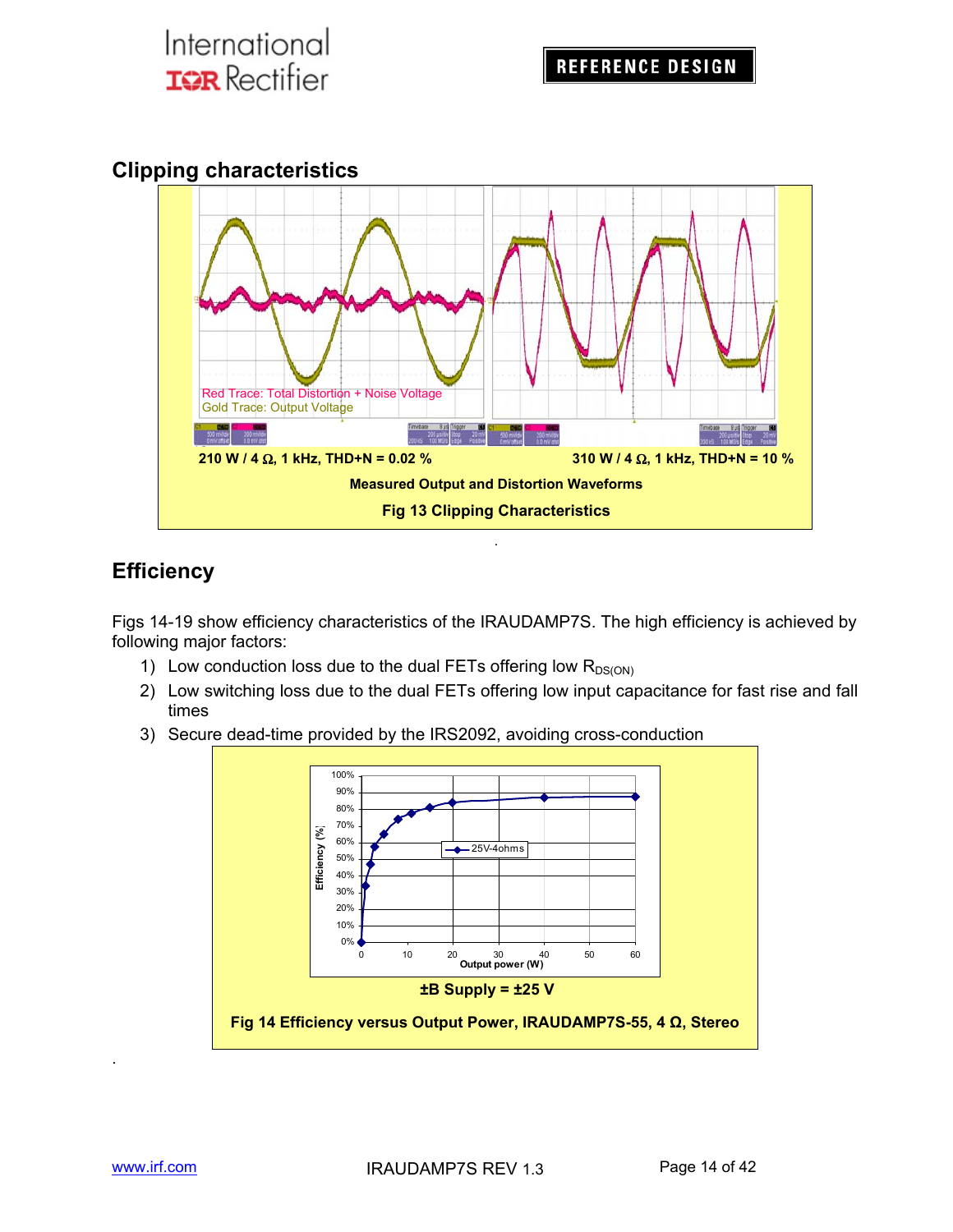



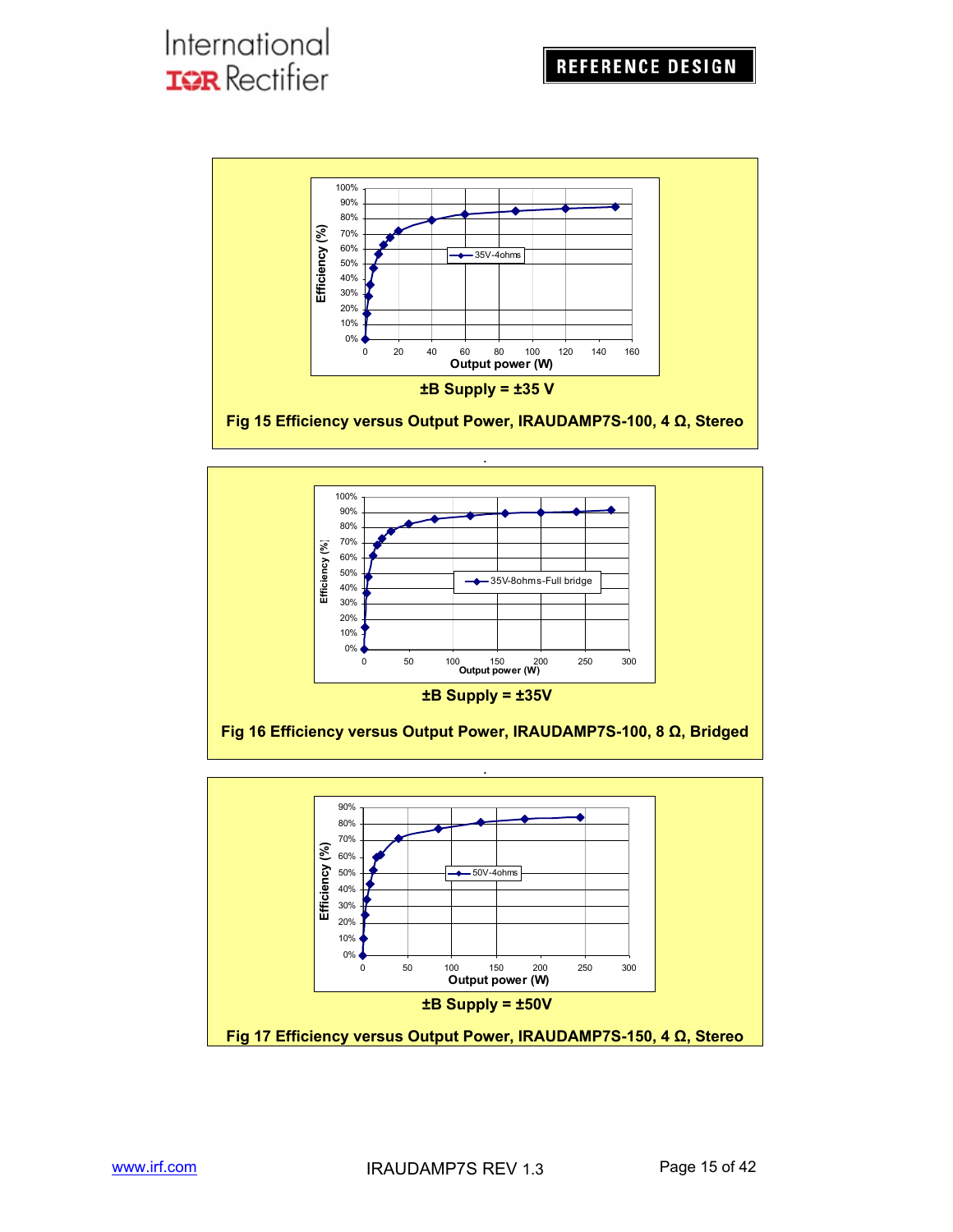



### **Thermal Considerations**

With this high efficiency, the IRAUDAMP7S design can handle one-eighth of the continuous rated power, which is generally considered to be a normal operating condition for safety standards, without additional heatsink or forced air-cooling.

### **Power Supply Rejection Ratio (PSRR)**

The IRAUDAMP7S obtains good power supply rejection ratio of -65 dB at 1kHz shown in Fig 20. With this high PSRR, IRAUDAMP7S accepts any power supply topology as far as the supply voltages fit in the min and max range.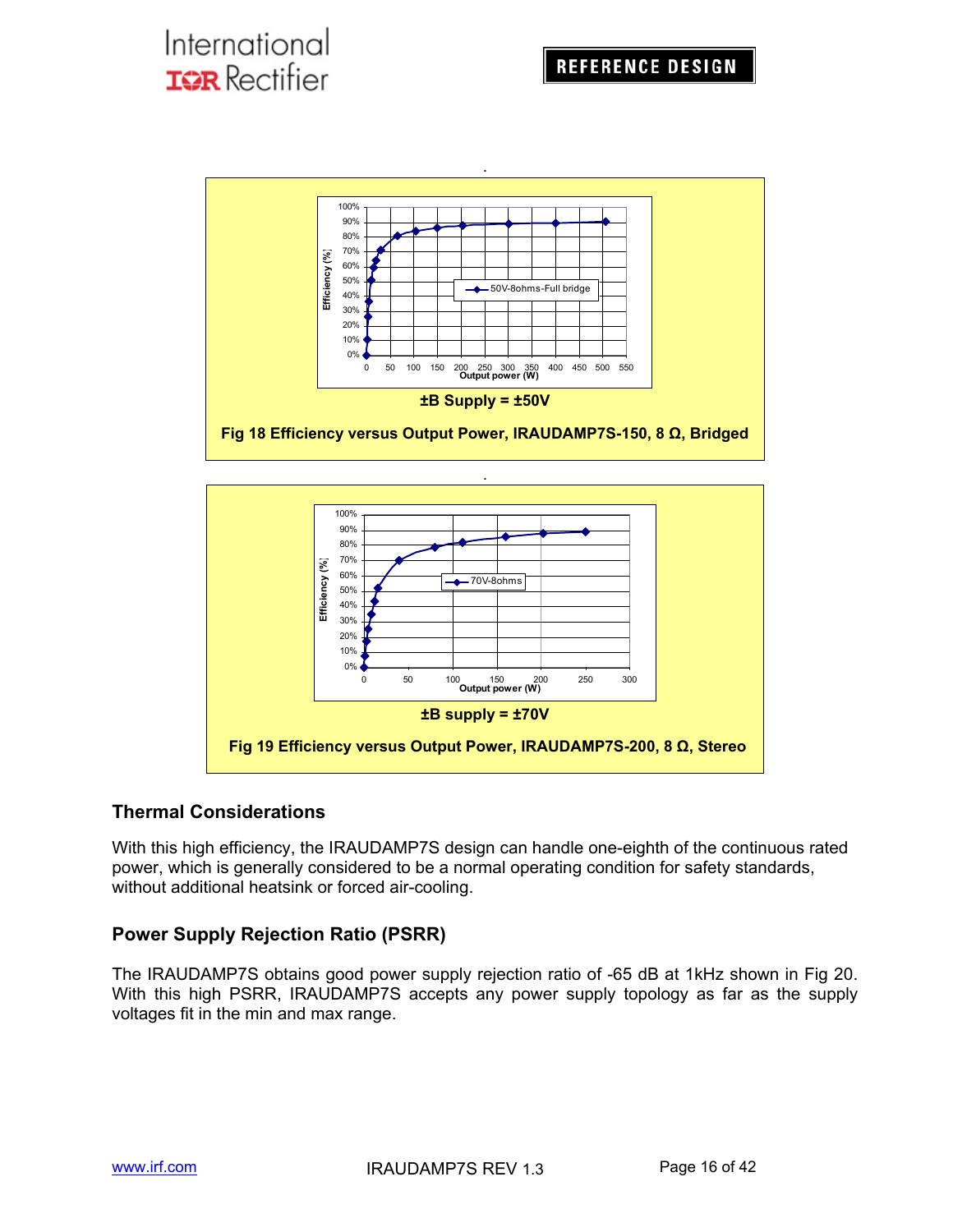

### **Short Circuit Protection Response**

Figs 21-23 show over current protection reaction time of the IRAUDAMP7S in a short circuit event. As soon as the IRS2092 detects over current condition, it shuts down PWM. After one second, the IRS2092 tries to resume the PWM. If the short circuit persists, the IRS2092 repeats try and fail sequences until the short circuit is removed.

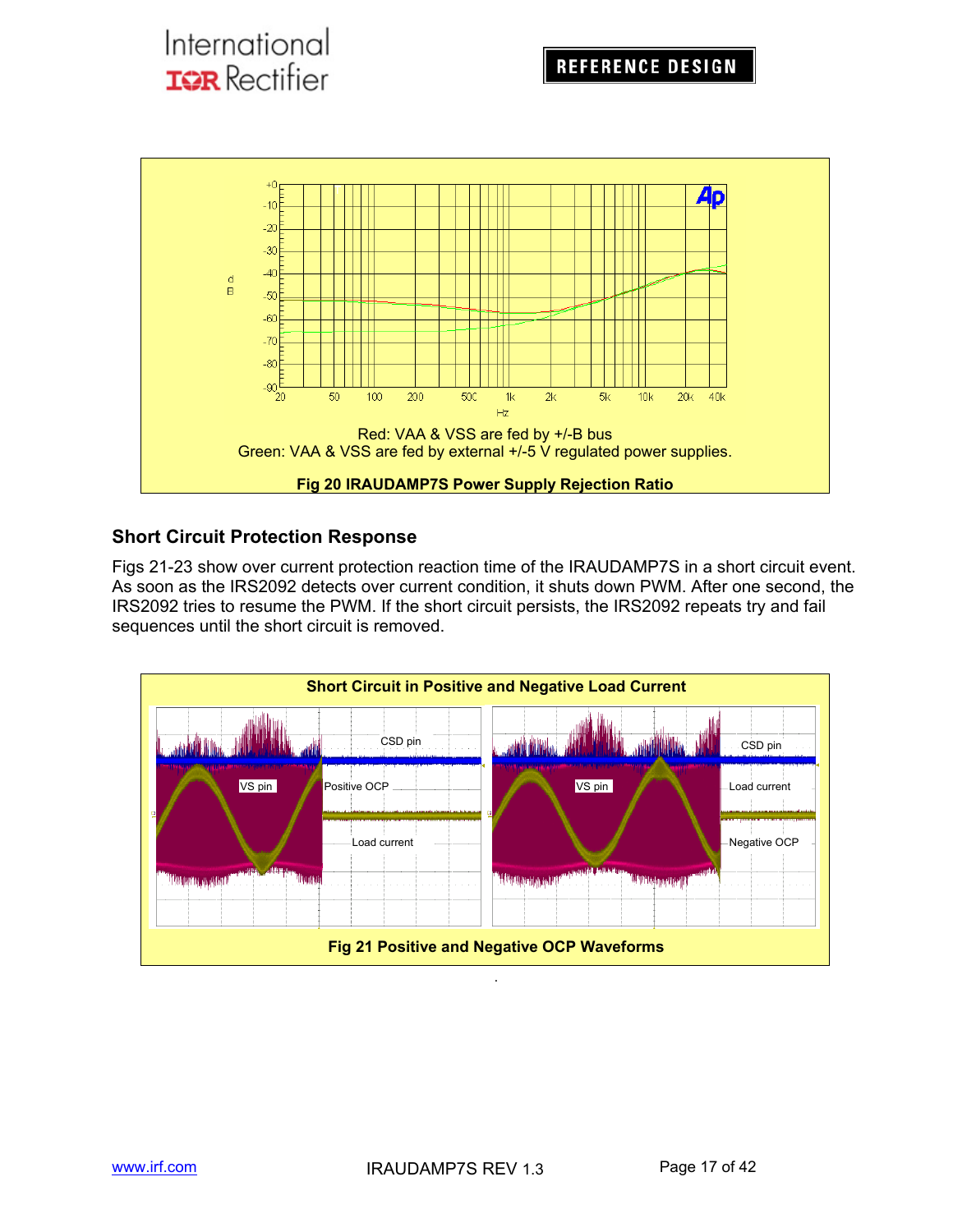

.

### **Actual Reaction Time**



### **IRAUDAMP7S Overview**

The IRAUDAMP7S features a self-oscillating type PWM modulator for the lowest component count, highest performance and robust design. This topology represents an analog version of a second-order sigma-delta modulation having a Class D switching stage inside the loop. The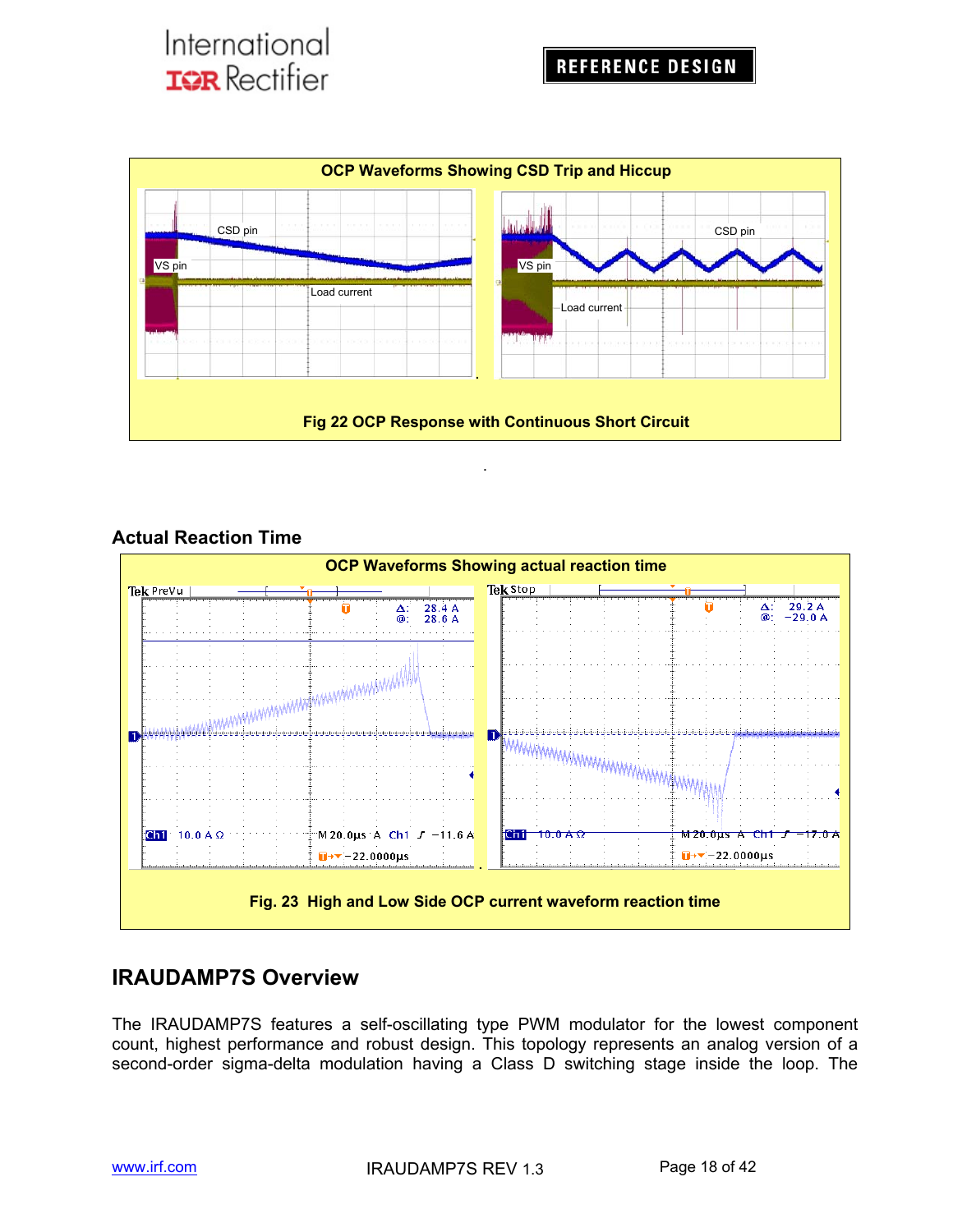### **REFERENCE DESIGN**

benefit of the sigma-delta modulation, in comparison to the carrier-signal based modulation, is that all the error in the audible frequency range is shifted to the inaudible upper-frequency range by nature of its operation. Also, sigma-delta modulation allows a designer to apply a sufficient amount of error correction.

The IRAUDAMP7S self-oscillating topology consists of following essential functional blocks.

- Front-end integrator
- PWM comparator
- Level shifters
- Gate drivers and MOSFETs
- Output LPF

#### **Integrator**

Referring to Fig 24 below, the input operational amplifier of the IRS2092 forms a front-end secondorder integrator with R7, C4, C6, P1, and R11. The integrator that receives a rectangular feedback signal from the PWM output via R8 and audio input signal via R7 generates quadratic carrier signal in COMP pin. The analog input signal shifts the average value of the quadratic waveform such that the duty cycle varies according to the instantaneous voltage of the analog input signal.

#### **PWM Comparator**

The carrier signal in COMP pin is converted to PWM signal by an internal comparator that has threshold at middle point between VAA and VSS. The comparator has no hysteresis in its input threshold.

#### **Level Shifters**

The internal input level-shifter transfers the PWM signal down to the low-side gate driver section. The gate driver section has another level-shifter that level shifts up the high-side gate signal to the high-side gate driver section.

#### **Gate Drivers and MOSFETs**

The received PWM signal is sent to the dead-time generation block where a programmable amount of dead time is added into the PWM signal between the two gate output signals of LO and HO to prevent potential cross conduction across the output power MOSFETs. The high-side levelshifter shifts up the high-side gate drive signal out of the dead-time block.

The IRS2092 drives two MOSFETs, high- and low-sides, in the power stage providing the amplified PWM waveform.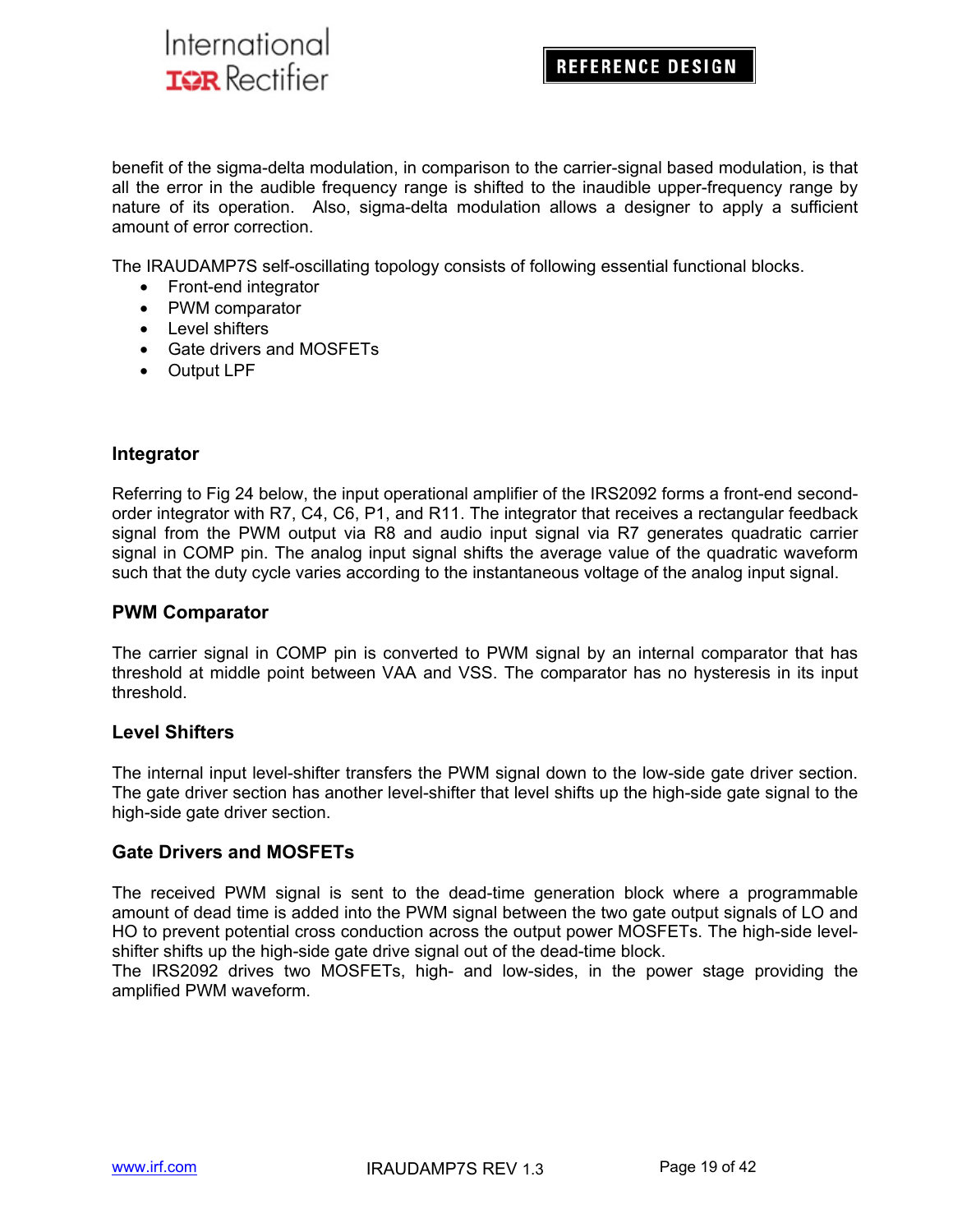### **Output LPF**

The amplified PWM output is reconstructed back to analog signal by the output LC LPF. Demodulation LC low-pass filter (LPF) formed by L1 and C12, filters out the Class D switching carrier signal leaving the audio output at the speaker load. A single stage output filter can be used with switching frequencies of 400 kHz and greater; a design with a lower switching frequency may require an additional stage of LPF.



### **Functional Descriptions**

### **IRS2092 Gate Driver IC**

The IRAUDAMP7S uses IRS2092, a high-voltage (up to 200 V), high-speed power MOSFET driver with internal dead-time and protection functions specifically designed for Class D audio amplifier applications. These functions include OCP and UVP. The IRS2092 integrates bidirectional over current protection for both high-side and low-side MOSFETs. The dead-time can be selected for optimized performance according to the size of the MOSFET, minimizing deadtime while preventing shoot-through. As a result, there is no gate-timing adjustment required externally. Selectable dead-time through the DT pin voltage is an easy and reliable function which requires only two external resistors, R26 and R27 as shown on Fig 25 below.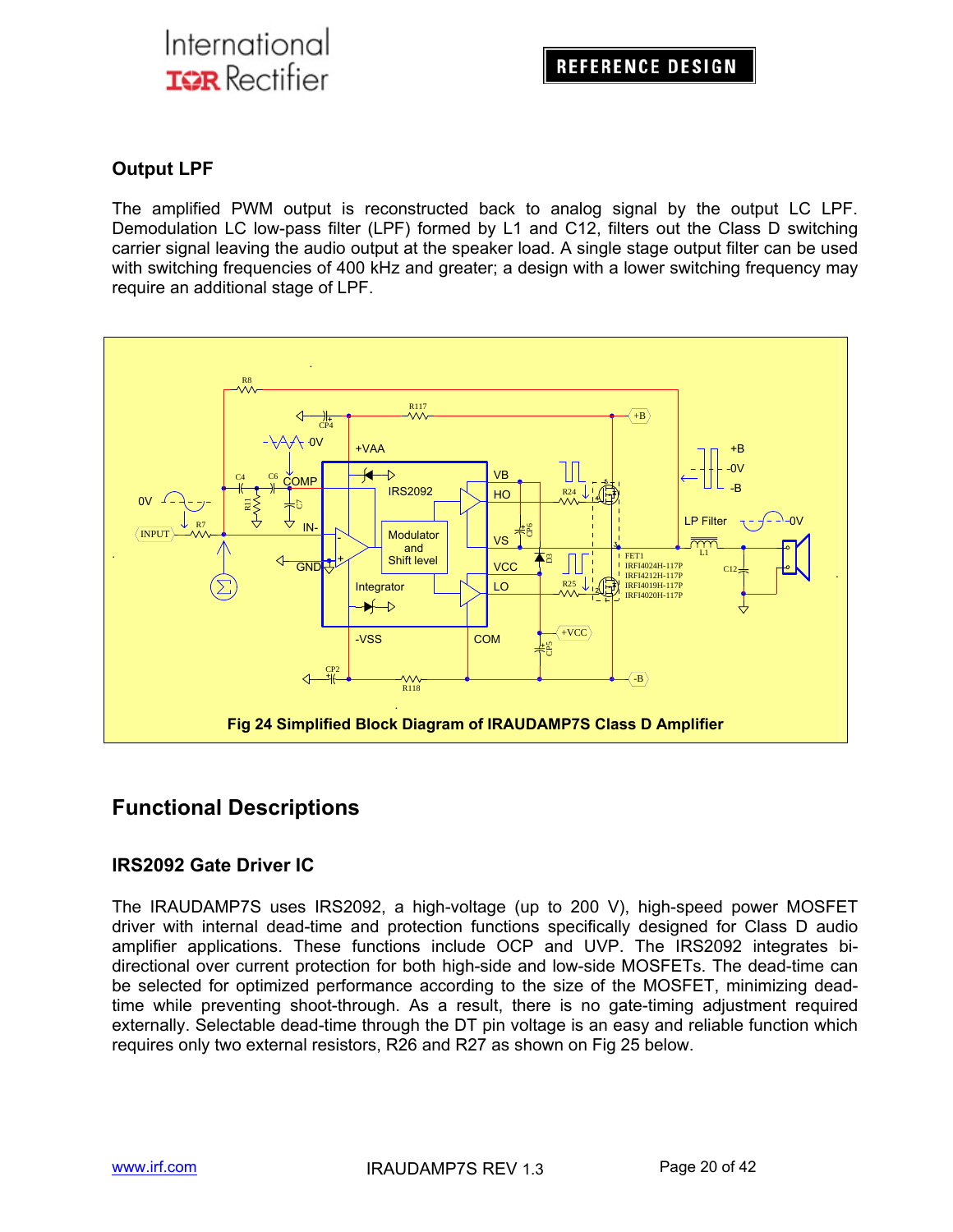The IRS2092 offers the following functions.

- PWM modulator
- Dead-time insertion
- Over current protection
- Under voltage protection
- Level shifters

Refer to IRS2092 datasheet and AN-1138 for more details.



### **Self-Oscillating Frequency**

Self-oscillating frequency is determined by the total delay time along the control loop of the system; the propagation delay of the IRS2092, the MOSFETs switching speed, the time-constant of front-end integrator (P1, R7, R11 R8, C4, C6, C7). Variations in +B and –B supply voltages also affect the self-oscillating frequency.

The self-oscillating frequency changes with the duty ratio. The frequency is highest at idling. It drops as duty cycle varies away from 50%.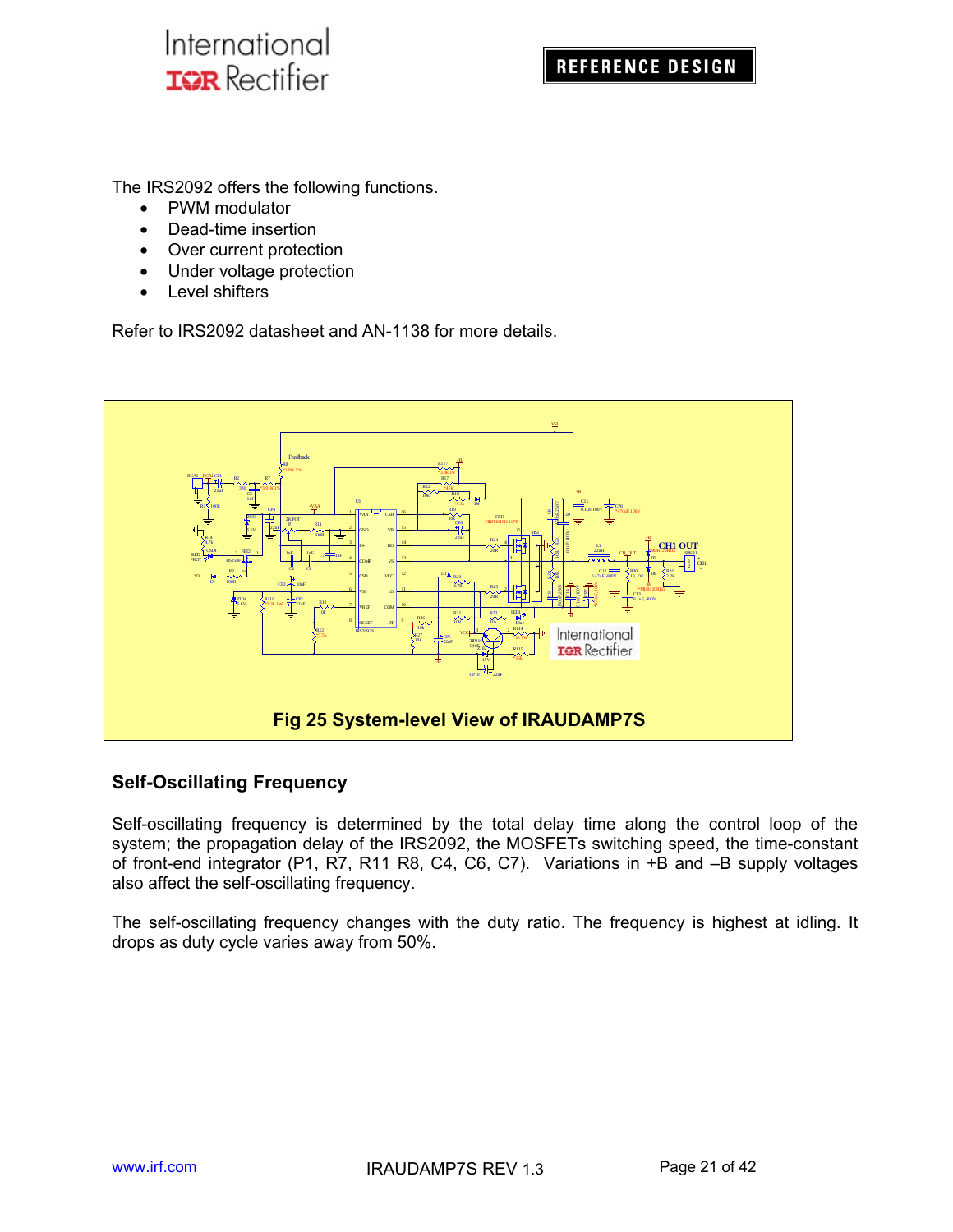#### **Adjustments of Self-Oscillating Frequency**

Use P1 & R11 to set different self-oscillating frequencies. The PWM switching frequency in this type of self-oscillating switching scheme greatly impacts the audio performance, both in absolute frequency and frequency relative to the other channels. In the absolute terms, at higher frequencies distortion due to switching-time becomes significant, while at lower frequencies, the bandwidth of the amplifier suffers. In relative terms, interference between channels is most significant if the relative frequency difference is within the audible range.

Normally, when adjusting the self-oscillating frequency of the different channels, it is suggested to either match the frequencies accurately, or have them separated by at least 25kHz. Under the normal operating condition with no audio input signal, the switching-frequency is set around 400kHz in the IRAUDAMP7S**.**

#### **Selectable Dead-time**

The dead-time of the IRS2092 is set based on the voltage applied to the DT pin. Fig 26 lists the suggested component value for each programmable dead-time between 25 and 105 ns. All the IRAUDAMP7S models use DT2 (45ns) dead-time.

| <b>Dead-time Mode</b> | R <sub>1</sub> | R <sub>2</sub> | <b>DT/SD Voltage</b> |
|-----------------------|----------------|----------------|----------------------|
| DT <sub>1</sub>       | $<$ 10 $k$     | Open           | Vcc                  |
| DT <sub>2</sub>       | $5.6k\Omega$   | 4.7 $k\Omega$  | $0.46 \times$ Vcc    |
| D <sub>T</sub> 3      | $8.2k\Omega$   | $3.3k\Omega$   | $0.29 \times$ Vcc    |
| DT4                   | <b>Open</b>    | < 10k          | COM                  |

#### **Recommended Resistor Values for Dead Time Selection**



#### **Protection System Overview**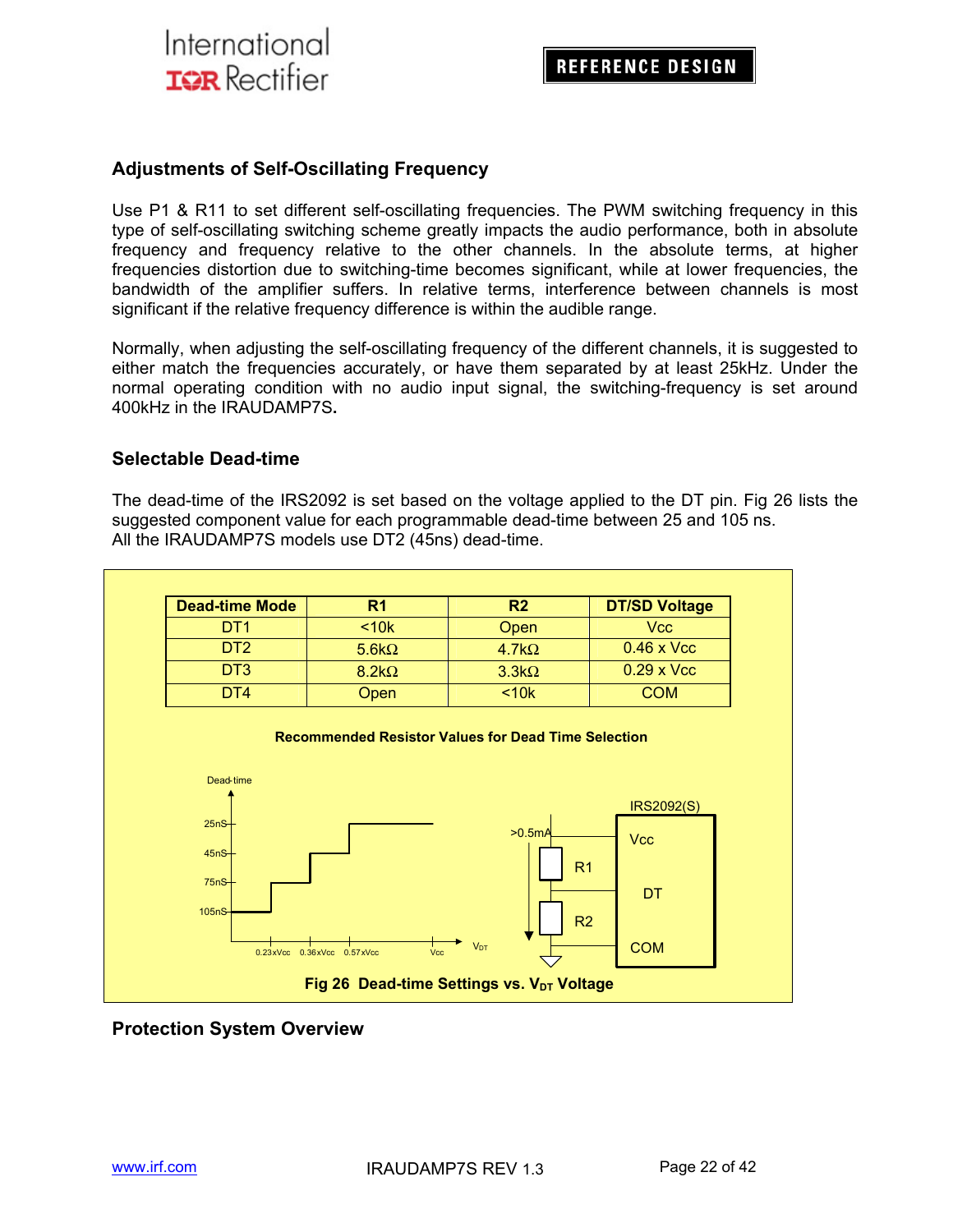### **REFERENCE DESIGN**

The IRS2092 integrates over current protection (OCP) inside the IC. The rest of the protections, such as over-voltage protection (OVP), under-voltage protection (UVP), speaker DC offset protection (DCP) and over temperature protection (OTP), are realized externally to the IRS2092 (Fig 27).

In the event that any of these external fault conditions are detected, the external shutdown circuit will disable the output by pulling down CSD pins, turning on red LEDs, and turning off blue LEDs (Fig 28). If the fault condition persists, the protection circuit stays in shutdown until the fault is removed. Once the fault is cleared, the blue LEDs turn on and red LEDs turn off.



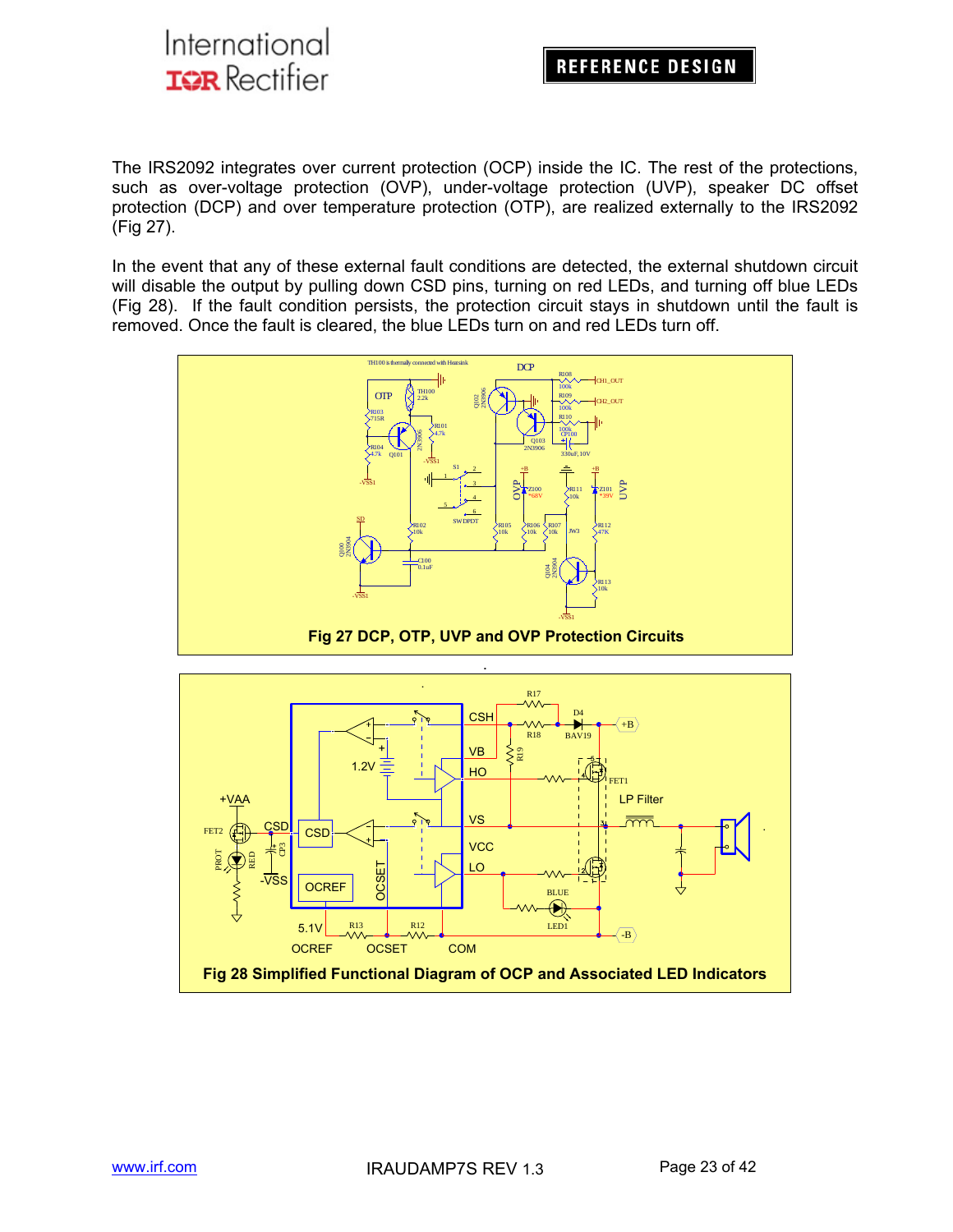

### **Over-Current Protection (OCP) Low-Side Current Sensing**

The low-side current sensing feature protects the low side MOSFET from an overload condition in negative load current by measuring drain-to-source voltage across  $R_{DS(ON)}$  during its on state. OCP shuts down the switching operation if the drain-to-source voltage exceeds a preset trip level.

The voltage setting on the OCSET pin programs the threshold for low-side over-current sensing. When the VS voltage during low-side conduction gets higher than the OCSET voltage, the IRS2092 turns off outputs and pulls CSD down to -VSS.

#### **High-Side Current Sensing**

The high-side current sensing protects the high side MOSFET from an overload condition in positive load current by measuring drain-to-source voltage across  $R_{DS(ON)}$  during its on state. OCP shuts down the switching operation if the drain-to-source voltage exceeds a preset trip level.

High-side over-current sensing monitors drain-to-source voltage of the high-side MOSFET while it is in the on state through the CSH and VS pins. The CSH pin detects the drain voltage with reference to the VS pin, which is the source of the high-side MOSFET. In contrast to the low-side current sensing, the threshold of CSH pin to trigger OC protection is internally fixed at 1.2V. An external resistive divider R19, R18 and R17 are used to program a threshold as shown in Fig 26. An external reverse blocking diode D4 is required to block high voltage feeding into the CSH pin during low-side conduction. By subtracting a forward voltage drop of 0.6V at D4, the minimum threshold which can be set for the high-side is 0.6V across the drain-to-source.

| <b>Function</b>                     | <b>Device</b>                    | Amp7-55 | Amp7-100 | Amp7-150 | Amp7-200 |
|-------------------------------------|----------------------------------|---------|----------|----------|----------|
| <b>OCSET</b>                        | <b>R12A</b><br>R <sub>12</sub> B | 1.3K    | 3.9K     | 7.5K     | 5.1K     |
| Tested OCP current 25°C             |                                  |         | 23A      | 30A      | 23A      |
| <b>CSH</b>                          | <b>R18A</b><br><b>R18B</b>       | 0.0     | 4.7K     | 9.1K     | 8.2K     |
| Tested OCP current 25°C             |                                  |         | 23A      | 29A      | 23A      |
| Peak load current<br>at rated power |                                  | 6.0A    | 8.7A     | 12.2A    | 8.9A     |

#### **Table 2 Actual OCP table setting thresholds**

#### **Over-Voltage Protection (OVP)**

OVP is provided externally to the IRS2092. OVP shuts down the amplifier if the bus voltage between GND and +B exceeds 75V. The threshold is determined by a Zener diode Z100. OVP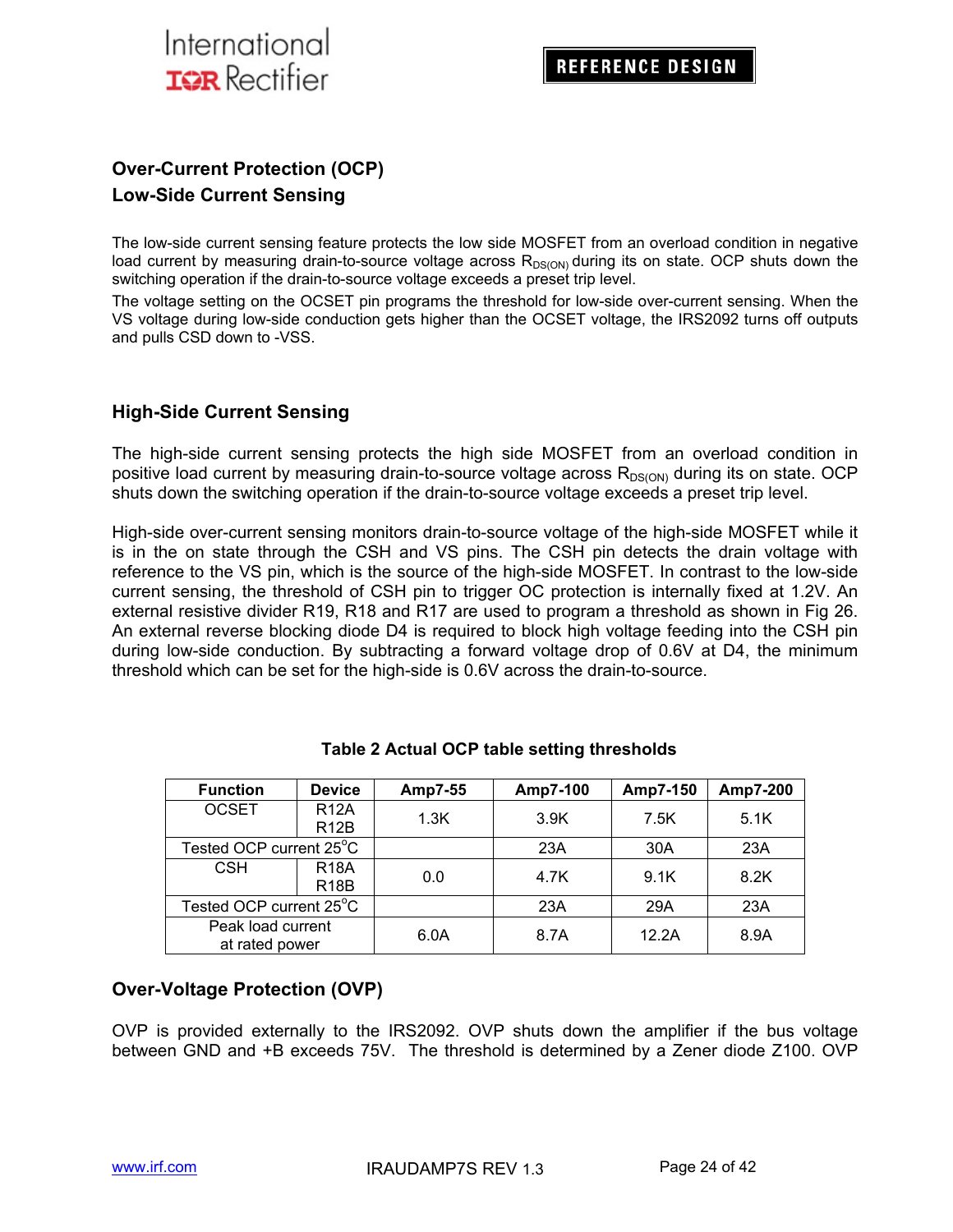

protects the board from harmful excessive supply voltages, such as due to bus pumping at very low frequency continuous output in stereo mode.

#### **Under-Voltage Protection (UVP)**

UVP is provided externally to the IRS2092. UVP prevents unwanted audible noise output from unstable PWM operation during power up and down. UVP shuts down the amplifier if the bus voltage between GND and +B falls below a voltage set by Zener diode Z101.

#### **Speaker DC-Voltage Protection (DCP)**

DCP protects speakers against DC output current feeding to its voice coil. DC offset detection detects abnormal DC offset and shuts down PWM. If this abnormal condition is caused by a MOSFET failure because one of the high-side or low-side MOSFETs short circuited and remained in the on state, the power supply needs to be cut off in order to protect the speakers. Output DC offset greater than ±4V triggers DCP.

#### **Offset Null (DC Offset) Adjustment**

The IRAUDAMP7S requires no output-offset adjustment. DC offsets are tested to be less than ±20 mV.

#### **Over-Temperature Protection (OTP)**

A NTC resistor, TH100 in Fig 25, is placed in close proximity to two dual MOSFETs on a heatsink to monitor heatsink temperature. If the heatsink temperature rises above 100 °C, the OTP shuts down both channels by pulling down CSD pins of the IRS2092. OTP recovers once the temperature has cooled down.

#### **ON-OFF Switch**

OFF position of S1 forces the IRAUDAMP7S to stay in shutdown mode by pulling down the CSD pin. During the shutdown mode the output MOSFETs are kept off.

#### **Click and POP Noise Reduction**

Thanks to the click and pop elimination function built into the IRS2092, IRAUDAMP7S does not use any additional components for this function.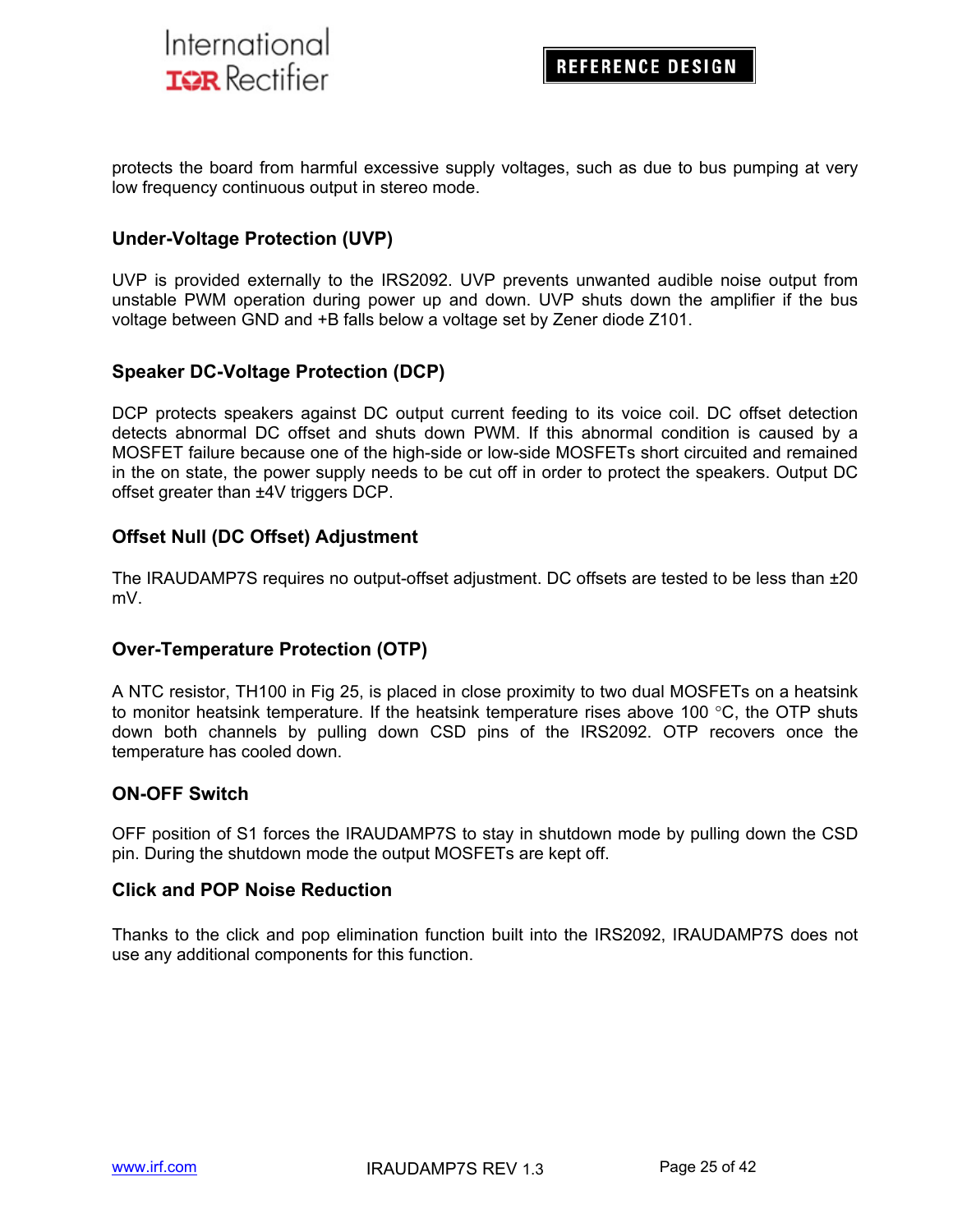### **Power Supply Requirements**

For convenience, the IRAUDAMP7S has all the necessary housekeeping power supplies onboard and only requires a pair of symmetric power supplies. Power supply voltage depends on the model and is shown in the power selection in Table 1.

#### **House Keeping Power Supply**

The internally-generated housekeeping power supplies include ±5.6V for analog signal processing, and  $+12V$  supply ( $V_{\text{cc}}$ ) referred to negative supply rail -B for MOSFET gate drive. The VAA and VSS supplying floating input section are fed from +B and -B power stage bus supplies via R117 and R118, respectively. Gate driver section of IRS2092 uses VCC to drive gates of MOSFETs. The  $V_{CC}$  is referenced to  $-B$  (negative power supply). D3 and CP6 form a bootstrap floating supply for the HO gate driver.

#### **Bus Pumping**

When the IRAUDAMP7S is running in the stereo mode, bus pumping effect takes place with low frequency high output. Since the energy flowing in the Class D switching stage is bi-directional, there is a period where the Class D amplifier feeds energy back to the power supply. The majority of the energy flowing back to the supply is from the energy stored in the inductor in the output LPF. Usually, the power supply has no way to absorb the energy coming back from the load. Consequently the bus voltage is pumped up, creating bus voltage fluctuations.

Following conditions make bus pumping worse:

- 1. Lower output frequencies (bus-pumping duration is longer per half cycle)
- 2. Higher power output voltage and/or lower load impedance (more energy transfers between supplies)
- 3. Smaller bus capacitance (the same energy will cause a larger voltage increase)

The OVP protects IRAUDAMP7S from failure in case of excessive bus pumping. One of the easiest counter measures of bus pumping is to drive both of the channels in a stereo configuration out-of-phase so that one channel consumes the energy flow from the other and does not return it to the power supply. Bus voltage detection monitors only +B supply, assuming the bus pumping on the supplies is symmetric in +B and -B supplies.

There is no bus pumping effect in full bridge mode.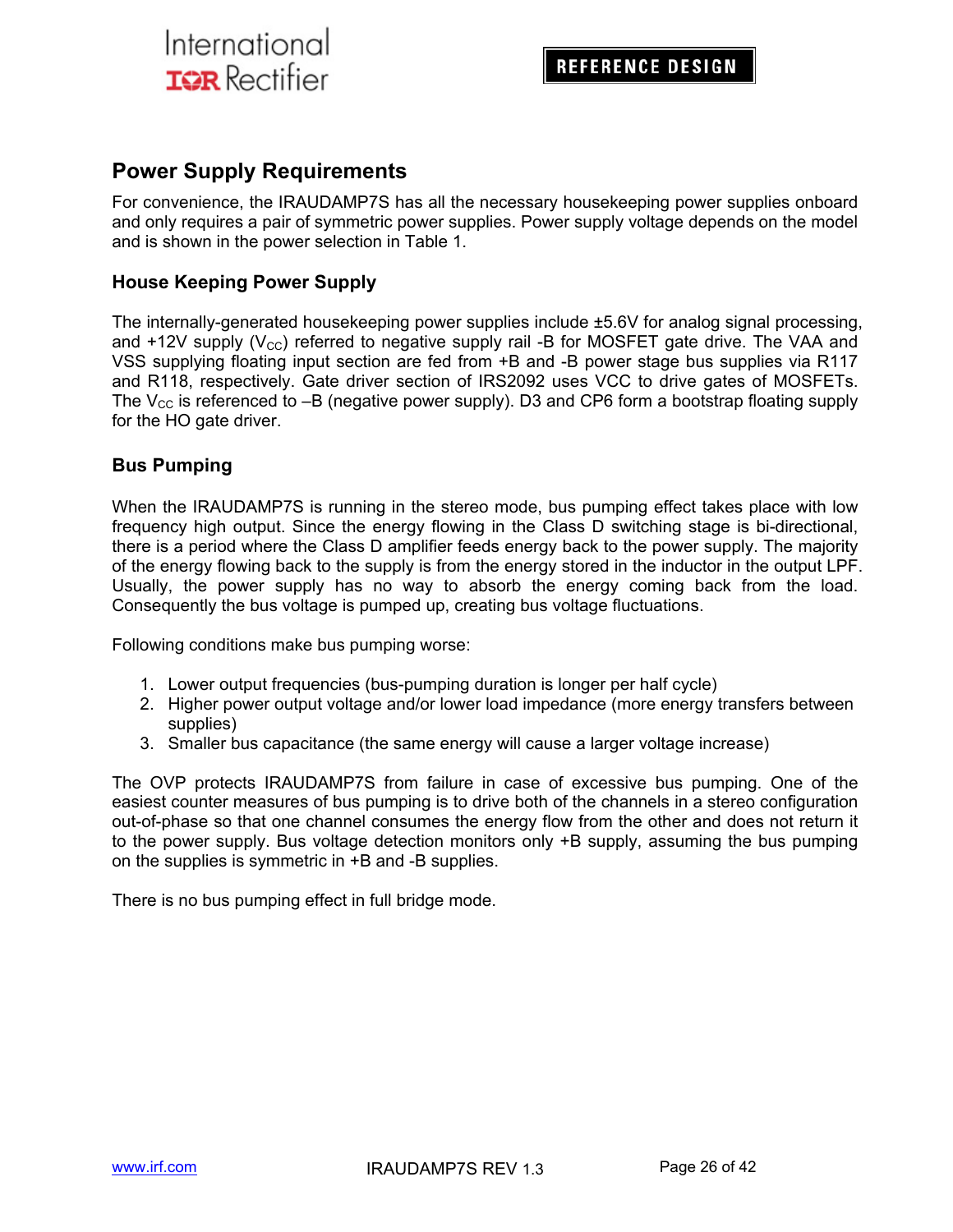

### **Bridged Configuration**

By selecting S300 to Bridged position, the IRAUDAMP7S realizes full bridge mode, also known as bridge-tied-load, or BTL configuration. Full bridge operation is achieved by feeding out-of-phase audio input signals to the two input channels as shown in the Fig 30 below.

In bridged mode, IRAUDAMP7S receives audio input signal from channel A only. The on-board inverter feed out-of-phase signal to Channel B. The speaker output must be connected between (+) of Channel A and (+) of Channel B in bridged mode.

In bridged mode, nominal load impedance is 8  $Ω$ . (See power table in Table 1)

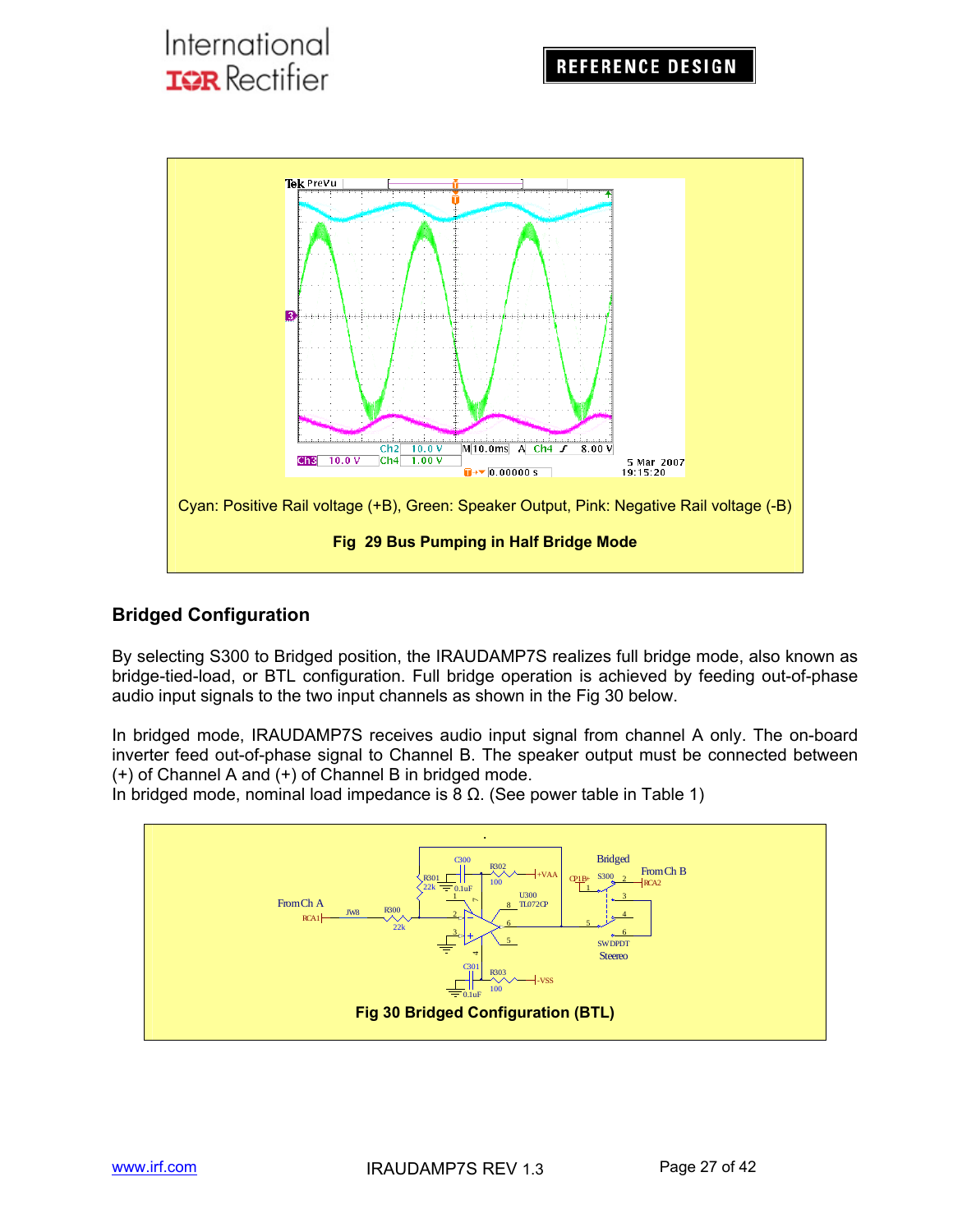#### **Load Impedance**

Each channel is optimized for a 4  $\Omega$  speaker load in half bridge and 8  $\Omega$  load in full bridge.

#### **Output Filter Selection**

Since the output filter is not included in the control loop of the IRAUDAMP7S, the control loop has no ability to compensate performance deterioration caused by the output filter. Therefore, it is necessary to understand what characteristics are preferable when designing the output filter.

- 1) The DC resistance of the inductor should be minimized to 20 m $\Omega$  or less.
- 2) The linearity of the output inductor and capacitor should be high with output current and voltage.



Fig 31 demonstrates THD performance difference with various inductors.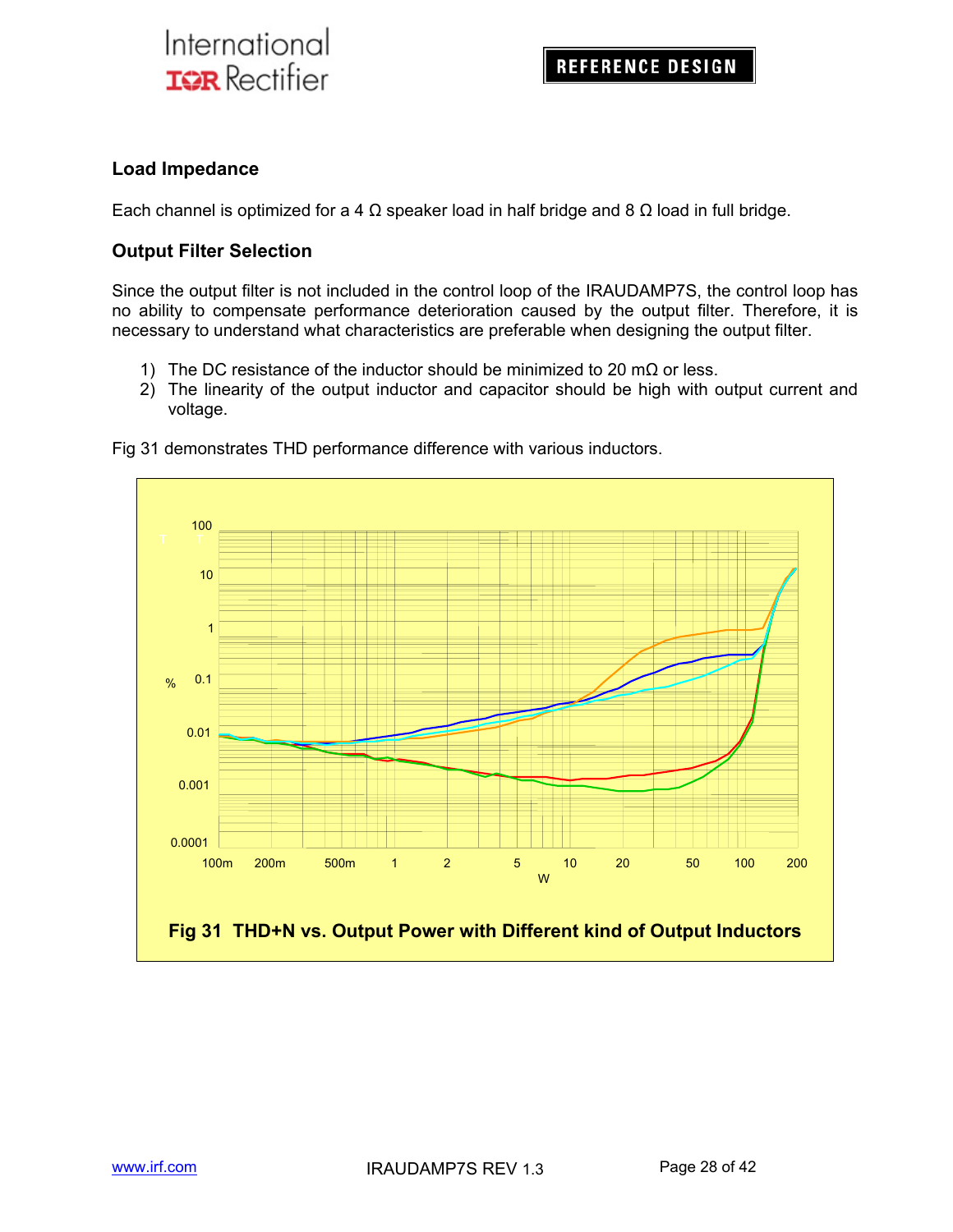#### **Input Signal and Gain Setting**

A proper input signal is an analog signal ranging from 20Hz to 20kHz with up to 3  $V_{RMS}$  amplitude with a source impedance of no more than 600  $Ω$ . Input signal with frequencies from 30kHz to 60kHz may cause LC resonance in the output LPF, causing a large reactive current flowing through the switching stage, especially with greater than 8  $\Omega$  load impedances, and the LC resonance can activate OCP.

The IRAUDAMP7S has an RC network called Zobel network (R30 and C13) to damp the resonance and prevent peaking frequency response with light loading impedance. (Fig 32) The Zobel network is not thermally rated to handle continuous supersonic frequencies above 20kHz. These supersonic input frequencies can be filtered out by adding R2 and C2 as shown on main schematic Fig 33 and Fig 34. This RC filter works also as an input RF filter to prevent potential radio frequency interferences.



### **Gain Setting**

The ratio of resistors R8/R2 in Fig 33 sets voltage gain. The IRAUDAMP7S has no on board volume control. To change the voltage gain, change the input resistor term R2. Changing R8 affects PWM control loop design and may result poor audio performance.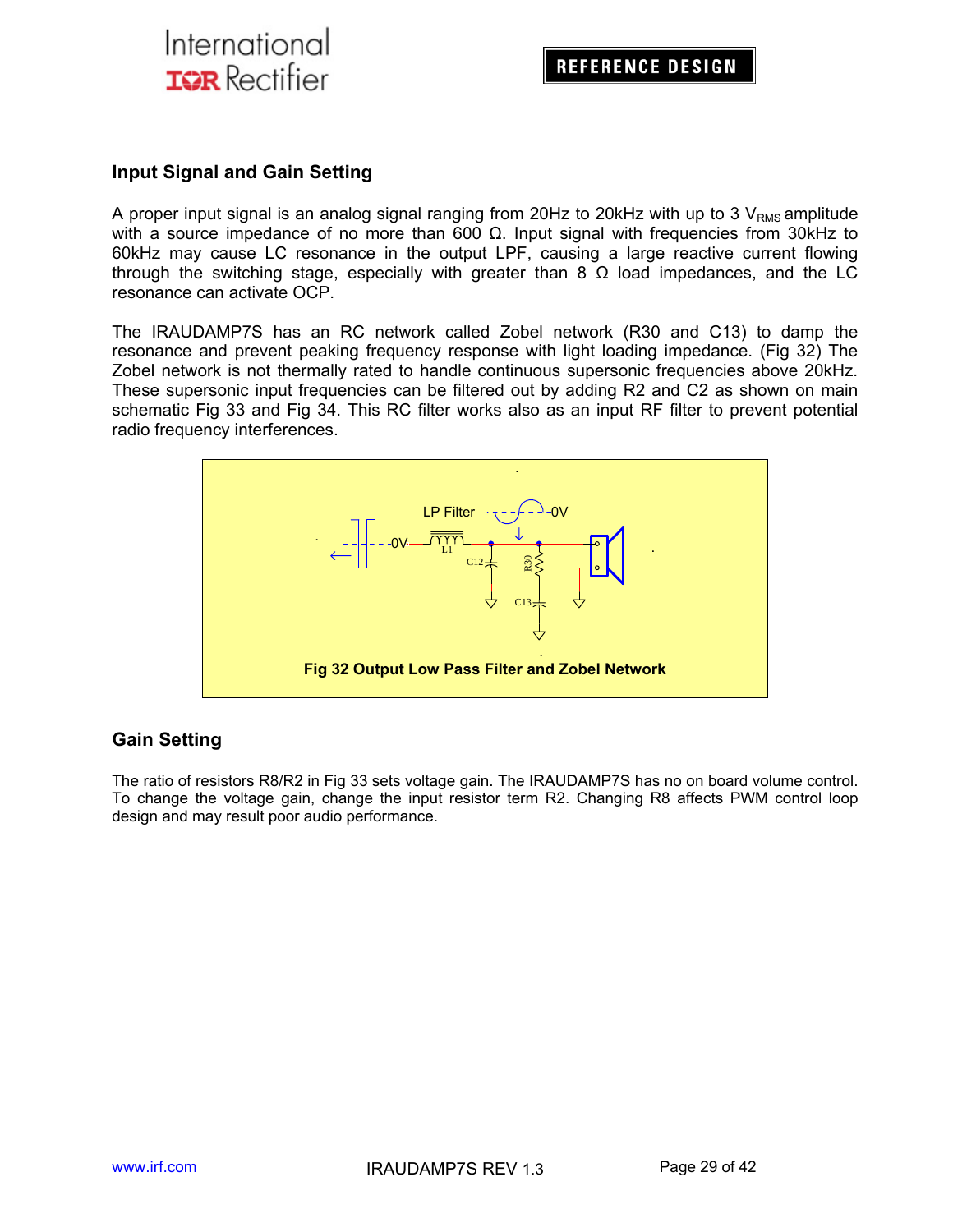**REFERENCE DESIGN** 

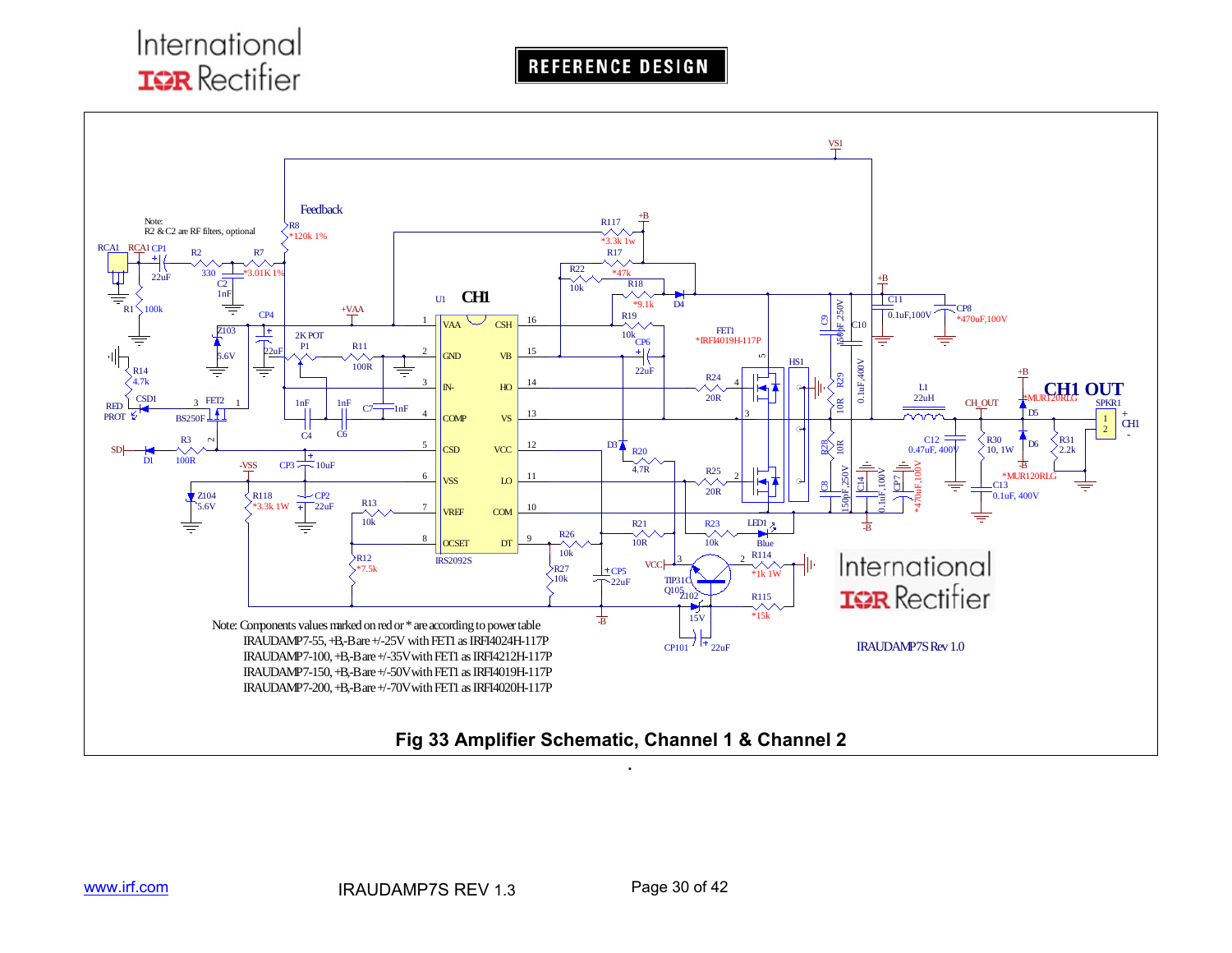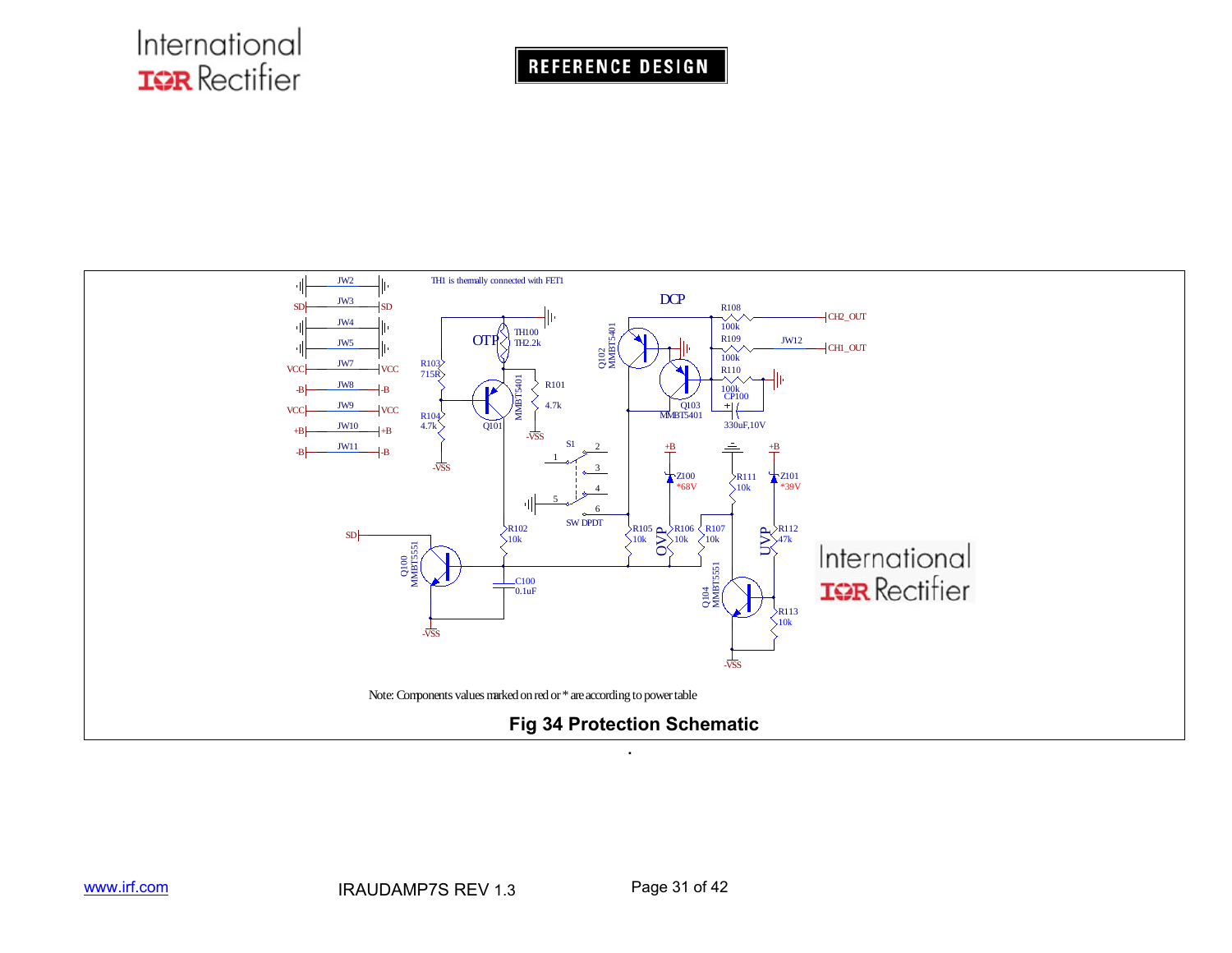**REFERENCE DESIGN** 

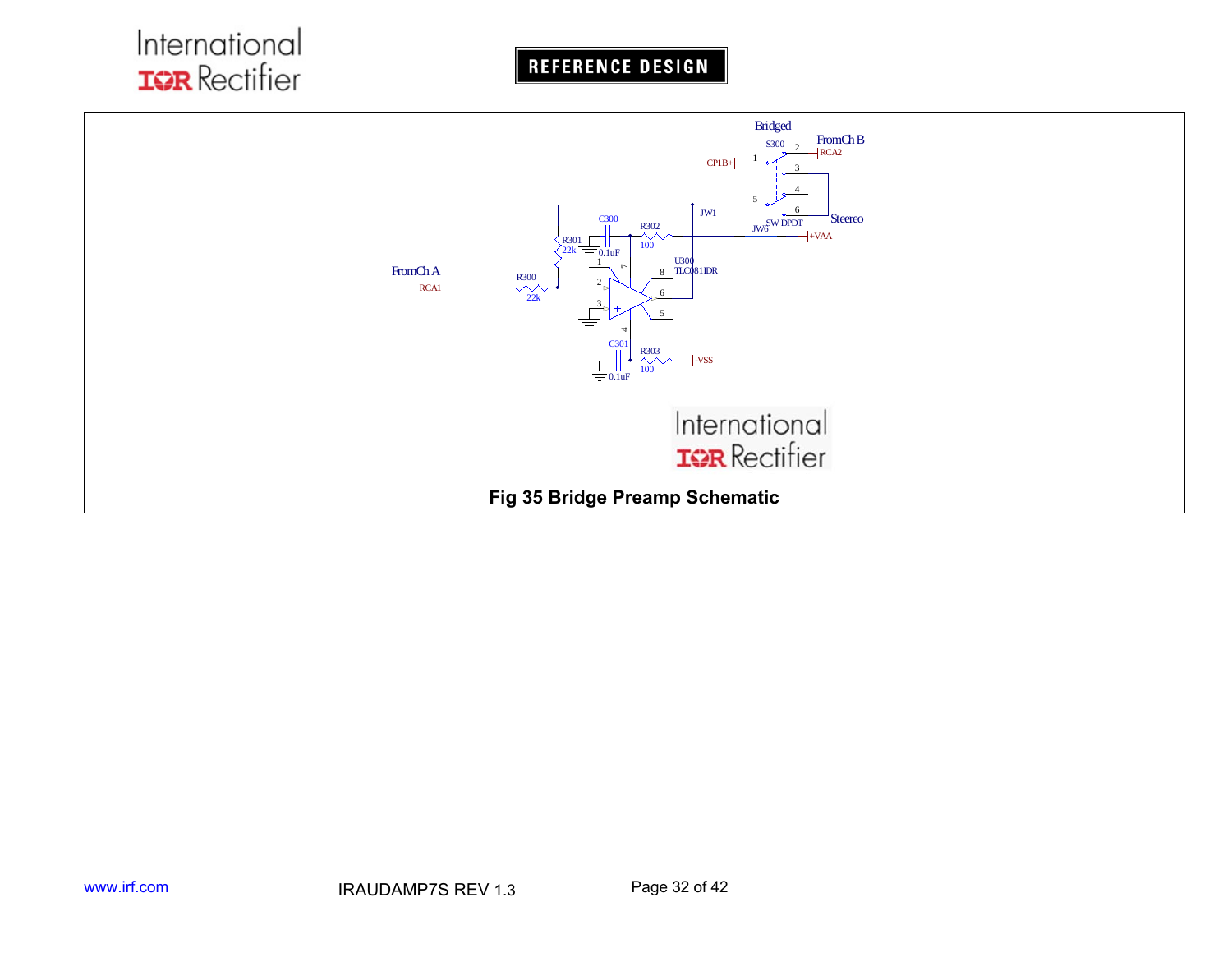

## **IRAUDAMP7S-150 Fabrication Materials**

### **Table 3 IRAUDAMP7S-150 Electrical Bill of Materials**

| Quantity       | Value              | Description                                          | Designator                                                                                                            | Digikey P/N                                     | Vendor                                           |
|----------------|--------------------|------------------------------------------------------|-----------------------------------------------------------------------------------------------------------------------|-------------------------------------------------|--------------------------------------------------|
| 8              | 1nF,250V           | CAP CER 1000PF 250V C0G<br>5%                        | C2A, C2B, C4A, C4B,<br>C6A, C6B, C7A, C7B                                                                             | 445-2325-1-ND                                   | <b>TDK Corporation</b>                           |
| $\overline{4}$ | 150pF,250V         | CAP CER 150PF 250V U2J                               | C8A, C8B, C9A, C9B                                                                                                    | 490-5025-1-ND                                   | <b>Murata Electronics</b>                        |
| 4              | 0.1uF,400V         | CAP<br>.10UF 400V<br><b>METAL</b><br><b>POLYPRO</b>  | C10B<br>C10A,<br>$\overline{C13A}$ ,<br>C <sub>13</sub> B                                                             | 495-1311-ND                                     | <b>EPCOS</b> Inc                                 |
| 4              | 0.1uF,100V         | CAP .10UF 100V CERAMIC<br>X7R                        | C11B<br>C14A,<br>C11A,<br>C14B                                                                                        | PCC2239CT-ND                                    | Panasonic - ECG                                  |
| $\overline{2}$ | 0.47uF, 400V       | CAP .47UF 400V METAL<br>POLYPRO                      | C12A, C12B                                                                                                            | 495-1315-ND                                     | EPCOS Inc                                        |
| 3              | 0.1uF, 10V         | CAP CER 0.1UF 10V SL 5%                              | C100, C300, C301                                                                                                      | 445-2686-1-ND                                   | <b>TDK Corporation</b>                           |
| $\mathbf{1}$   | ED365/3            | TERMINAL BLOCK 7.50MM<br>3POS PCB                    | CONN1                                                                                                                 | ED2355-ND                                       | Shore<br>On<br>Technology Inc                    |
| 12             | 22uF               | CAP 22UF 25V ELECT VR<br><b>RADIAL</b>               | CP <sub>1</sub> A,<br>CP1B,<br>CP2A,<br>CP2B,<br>CP4A,<br>CP4B,<br>CP5A,<br>CP5B, CP6A,<br>CP6B,<br>CP101A,<br>CP101B | 493-1058-ND                                     | Nichicon                                         |
| 2              | 10uF, 16V          | CAP ELECT 10UF 16V KS<br><b>RADIAL</b>               | CP3A, CP3B                                                                                                            | P966-ND                                         | Panasonic - ECG                                  |
| 4              | 470uF,100V         | CAP 470UF 100V ELECT PW<br><b>RADIAL</b>             | CP7A,<br>CP7B,<br>CP8A,<br>CP8B                                                                                       | 493-1985-ND                                     | <b>Nichicon</b>                                  |
| $\mathbf{1}$   | 330uF, 10V         | CAP 330UF 10V ALUM LYTIC<br><b>RADIAL</b>            | CP100                                                                                                                 | P5125-ND                                        | Panasonic - ECG                                  |
| $\overline{2}$ | Red LED            | 3MM<br>HI-EFF<br>LED<br><b>RED</b><br>TRANSPARENT    | CSD1A, CSD1B                                                                                                          | 160-1140-ND                                     | Lite-On Inc                                      |
| $\overline{c}$ | 1N4148WS           | DIODE SWITCH 75V 200MW                               | <b>D1A, D1B</b>                                                                                                       | 1N4148WS-FDICT-ND                               | Diodes Inc.                                      |
| $\overline{2}$ | MURA120T3G         | DIODE ULTRA FAST 1A 200V                             | D3A, D3B                                                                                                              | MURA120T3GOSCT-<br><b>ND</b>                    | <b>ON Semiconductor</b>                          |
| $\overline{c}$ | BAV19WS            | DIODE SWITCH 100V 200MW                              | D4A, D4B                                                                                                              | BAV19WS-FDICT-ND                                | Diodes Inc                                       |
| $\overline{4}$ | MURA120T3G         | DIODE ULTRA FAST 1A 200V                             | D5A, D5B, D6A, D6B                                                                                                    | MURA120T3GOSCT-<br><b>ND</b>                    | <b>ON Semiconductor</b>                          |
| 2              | IRFI4019H-<br>117P | IRFI4019H-117P.<br>Dual<br><b>MOSFET</b><br>TO-220-5 | FET1A, FET1B                                                                                                          | IR's Part No.                                   | International<br>Rectifier                       |
| $\overline{c}$ | <b>BS250P</b>      | MOSFET P-CH 45V 90MA                                 | FET2A, FET2B                                                                                                          | BS250FTC-ND                                     | Zetex Inc                                        |
| $\mathbf{1}$   | <b>Heat Sink</b>   | Aluminum heat spreader                               | HS <sub>1</sub> A                                                                                                     | Drawing IRHS_Amp1                               | Custom made                                      |
| $\mathbf{1}$   | JW-300             | Wire<br>Jumper<br>#20<br>AWG<br>insulated            | JW1                                                                                                                   | Custom                                          | Custom                                           |
| 3              | JW-300             | #20<br>Wire<br>Jumper<br>AWG<br>insulated            | JW2, JW4, JW10                                                                                                        | Custom                                          | Custom                                           |
| $\mathbf{1}$   | JW-1500            | #20<br>AWG<br>Wire<br>Jumper<br>insulated            | JW3                                                                                                                   | Custom                                          | Custom                                           |
| $\overline{1}$ | JW-1500            | AWG<br>Wire<br>#20<br>Jumper<br>insulated            | JW <sub>5</sub>                                                                                                       | Custom                                          | Custom                                           |
| $\overline{2}$ | JW-1800            | <b>AWG</b><br>Wire<br>Jumper<br>#20<br>insulated     | JW6, JW7                                                                                                              | Custom                                          | Custom                                           |
| 2              | JW-2000            | Jumper<br>#20<br>AWG<br>Wire<br>insulated            | <b>JW8, JW9</b>                                                                                                       | Custom                                          | Custom                                           |
| $\overline{2}$ | 22uH, 13A          | Class D Inductor, 22UH                               | L1A, L1B                                                                                                              | Sagami 7G17A-220M-<br>R<br>or<br><b>IN09063</b> | Inductors, Inc.<br>or<br>ICE Components,<br>Inc. |
| $\overline{2}$ | <b>Blue LED</b>    | 3MM DUAL FLANGE<br>LED<br><b>BLUE CLEAR</b>          | LED1A, LED1B                                                                                                          | 160-1600-ND                                     | LITE-ON INC                                      |
| $\overline{2}$ | 2K POT             | <b>POTENTIOMETER</b>                                 | <b>P1A, P1B</b>                                                                                                       | 3362H-202LF-ND                                  | Bourns Inc.                                      |
| $\overline{2}$ | <b>MMBT5551</b>    | <b>TRANSISTOR NPN 160V</b>                           | Q100, Q104                                                                                                            | MMBT5551FSCT-ND                                 | Fairchild<br>Semiconductor                       |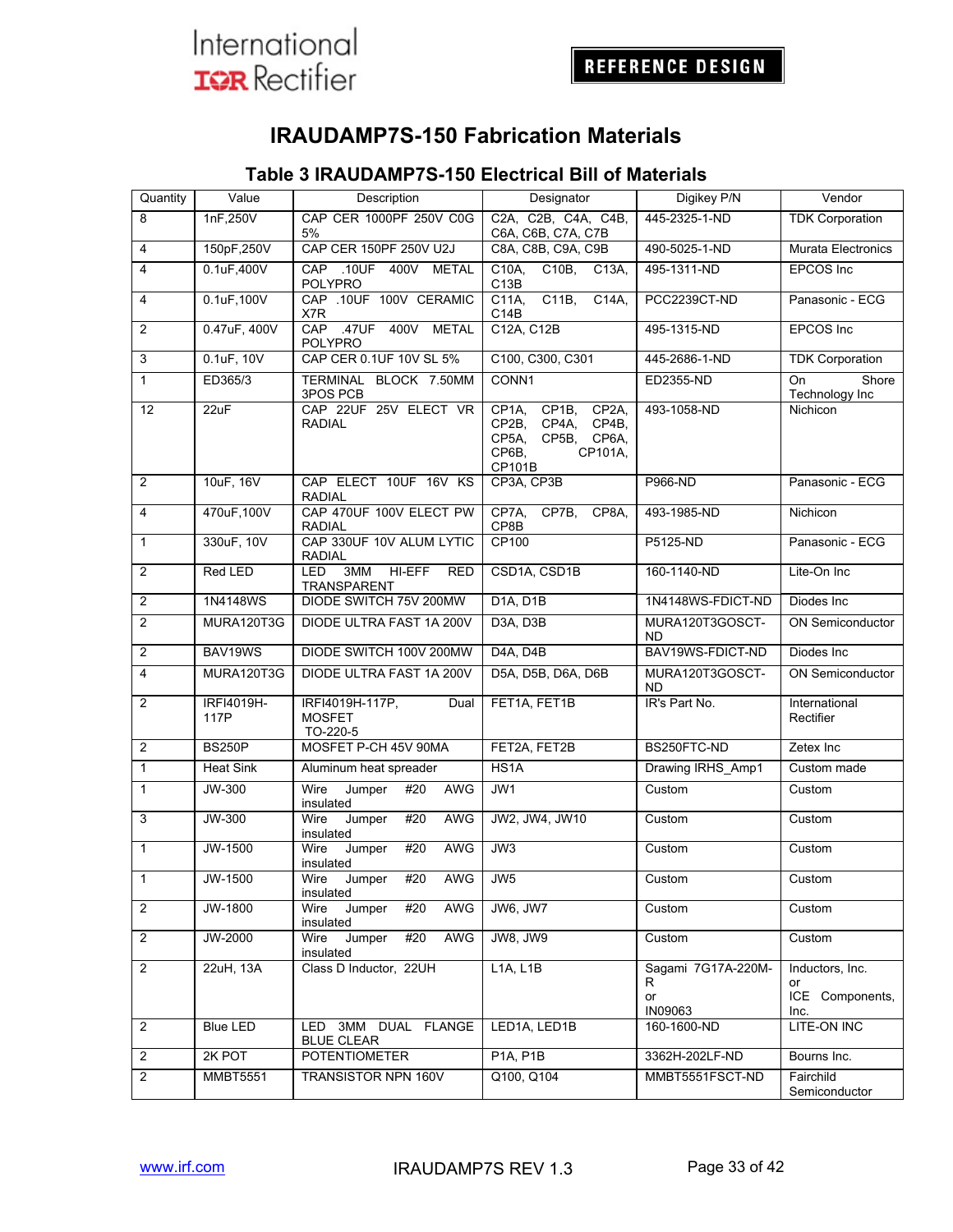## REFERENCE DESIGN

| 3              | <b>MMBT5401</b> | TRANS PNP 150V 350MW<br><b>SMD</b>                                 | Q101, Q102, Q103                                                                                                                                                                                             | MMBT5401-FDICT-ND            | Diodes Inc.                      |
|----------------|-----------------|--------------------------------------------------------------------|--------------------------------------------------------------------------------------------------------------------------------------------------------------------------------------------------------------|------------------------------|----------------------------------|
| 2              | TIP31C          | TRANSISTOR NPN 100V 3A                                             | Q105A, Q105B                                                                                                                                                                                                 | 497-2615-5-ND                | <b>STMicroelectronics</b>        |
| 3              | 100k            | RES 100K OHM 1/8W 5%                                               | R1A, R1B, R110                                                                                                                                                                                               | RHM100KARCT-ND               | Rohm                             |
| $\mathbf 1$    | 330             | RES 330 OHM 1/8W 1%                                                | R <sub>2</sub> A                                                                                                                                                                                             | RHM330CRCT-ND                | Rohm                             |
| $\mathbf{1}$   | 330             | RES 330 OHM CARBON FILM                                            | R2B                                                                                                                                                                                                          | P330BACT-ND                  | Panasonic - ECG                  |
| $\overline{2}$ | 100R            | RES 100 OHM 1/8W 5%                                                | R <sub>3</sub> A, R <sub>3</sub> B                                                                                                                                                                           | P100ACT-ND                   | Panasonic - ECG                  |
| $\overline{2}$ | 3.01K           | RES 3.01K OHM 1/8W 1%                                              | R7A, R7B                                                                                                                                                                                                     | RHM3.01KCCT-ND               | Rohm                             |
| 2              | 120k 1%         | RES METAL FILM 120K OHM<br>1/4W                                    | <b>R8A, R8B</b>                                                                                                                                                                                              | P120KCACT-ND                 | Panasonic - ECG                  |
| 2              | 100R            | RES 100 OHM 1/8W 5%                                                | R11A, R11B                                                                                                                                                                                                   | RHM100ARCT-ND                | Rohm                             |
| $\overline{2}$ | 7.5k            | RES 7.5K OHM 1/8W 5%                                               | R12A, R12B                                                                                                                                                                                                   | RHM7.5KARCT-ND               | Rohm                             |
| 18             | 10k             | RES 10K OHM 1/8W 5%                                                | R13A,<br>R13B,<br>R19A,<br>R19B,<br>R22A,<br>R22B,<br><b>R23B,</b><br>R23A,<br><b>R26A</b><br>R26B,<br><b>R27A,</b><br>R27B,<br>R <sub>102</sub><br>R <sub>105</sub><br>R <sub>106</sub><br>R107, R111, R113 | RHM10KARCT-ND                | Rohm                             |
| 4              | 4.7k            | RES 4.7K OHM 1/8W 5%                                               | R14A,<br>R <sub>14</sub> B,<br>R <sub>101</sub><br>R <sub>104</sub>                                                                                                                                          | RHM4.7KARCT-ND               | Rohm                             |
| $\overline{2}$ | 47k             | RES 47K OHM 1/8W 5%                                                | R17A, R17B                                                                                                                                                                                                   | RHM47KARCT-ND                | Rohm                             |
| $\overline{2}$ | 9.1k            | RES 9.1K OHM 1/8W 5%                                               | R18A, R18B                                                                                                                                                                                                   | RHM9.1KARCT-ND               | Rohm                             |
| $\overline{2}$ | 4.7R            | RES 4.7 OHM 1/4W 1%                                                | R20A, R20B                                                                                                                                                                                                   | P4.7RCT-ND                   | Panasonic - ECG                  |
| $\overline{2}$ | 10 <sub>R</sub> | RES 10.0 OHM 1/4W 1%                                               | R21A, R21B                                                                                                                                                                                                   | RHM10.0FRCT-ND               | Rohm                             |
| $\overline{4}$ | 20 <sub>R</sub> | RES 20.0 OHM 1/8W 1%                                               | R24A,<br>R24B,<br><b>R25A</b><br><b>R25B</b>                                                                                                                                                                 | RHM20.0CRCT-ND               | Rohm                             |
| 4              | 10 <sub>R</sub> | RES 10.0 OHM 1/8W 1%                                               | R28B,<br>R28A,<br><b>R29A.</b><br>R <sub>29</sub> B                                                                                                                                                          | RHM10.0CRCT-ND               | Rohm                             |
| 2              | 10, 1W          | <b>RES 10 OHM 1W 5%</b>                                            | R30A, R30B                                                                                                                                                                                                   | PT10XCT-ND                   | Panasonic - ECG                  |
| $\overline{2}$ | 2.2k            | RES 2.2K OHM 1/4W 5%                                               | R31A, R31B                                                                                                                                                                                                   | RHM2.2KERCT-ND               | Rohm                             |
| $\mathbf{1}$   | 715R            | RES 715 OHM 1/8W 1%                                                | R <sub>103</sub>                                                                                                                                                                                             | RHM715CCT-ND                 | Rohm                             |
| $\mathbf{1}$   | 100k            | RES 100K OHM 1/8W 5%                                               | R <sub>108</sub>                                                                                                                                                                                             | RHM100KARCT-ND               | Rohm                             |
| $\mathbf{1}$   | 100k            | RES 100K OHM CARBON<br>FILM 1/4W 5%                                | R <sub>109</sub>                                                                                                                                                                                             | P100KBATB-ND                 | Panasonic - ECG                  |
| $\mathbf{1}$   | 47 <sub>k</sub> | RES 47K OHM 1/8W 5%                                                | R <sub>112</sub>                                                                                                                                                                                             | RHM47KARCT-ND                | Rohm                             |
| 2              | 1k 1W           | RES 1.0K OHM<br>1W<br>5%<br><b>METAL OXIDE</b>                     | R114A, R114B                                                                                                                                                                                                 | 1.0KW-1-ND                   | Yageo                            |
| 2              | 15k             | RES 15K OHM CARBON FILM<br>1/4W 5%                                 | R115A, R115B                                                                                                                                                                                                 | P15KBACT-ND                  | Panasonic - ECG                  |
| $\overline{4}$ | 3.3k 1w         | RES 3.3K OHM 1W<br>5%<br><b>METAL OXIDE</b>                        | R117A, R117B, R118A,<br>R118B                                                                                                                                                                                | 3.3KW-1-ND                   | Yageo                            |
| 2              | 22k             | RES 22K OHM 1/8W 5%                                                | R300, R301                                                                                                                                                                                                   | RHM22KARCT-ND                | Rohm                             |
| $\overline{2}$ | 100             | RES 100 OHM 1/8W 5%                                                | R302, R303                                                                                                                                                                                                   | RHM100ARCT-ND                | Rohm                             |
| 2              | <b>RCJ-012</b>  | CONN RCA JACK METAL R/A<br><b>RED PCB</b>                          | RCA1A                                                                                                                                                                                                        | CP-1401-ND (Red)             | CUI Inc                          |
| $\overline{2}$ | <b>RCJ-013</b>  | CONN RCA JACK METAL R/A<br>WHT PCB                                 | RCA1B                                                                                                                                                                                                        | CP-1402-ND (White)           | CUI Inc                          |
| 2              | EG2209A         | SWITCH SLIDE DPDT 12V<br>.1A L=4                                   | S1, S300                                                                                                                                                                                                     | EG1908-ND                    | E-Switch                         |
| 2              | ED365/2         | TERMINAL BLOCK 7.50MM<br>2POS PCB                                  | SPKR1A, SPKR1B                                                                                                                                                                                               | ED2354-ND                    | Shore<br><b>On</b><br>Technology |
| $\mathbf{1}$   | 2.2k at 25C     | <b>NTC</b><br>2.2K<br><b>THERMISTOR</b><br>OHM<br>LEADED           | <b>TH100</b>                                                                                                                                                                                                 | <b>BC2304-ND</b>             | Vishay/BC<br>Components          |
| 2              | IRS2092SPBF     | $\overline{D}$<br>Controller,<br>Class<br>IRS2092SPbF 16-Lead SOIC | <b>U1A, U1B</b>                                                                                                                                                                                              | IR's P/N                     | International<br>Rectifier       |
| $\mathbf{1}$   | TLC071CD        | IC SINGLE SUPPLY OPAMP<br>8-SOIC                                   | U300                                                                                                                                                                                                         | 296-2414-5-ND<br>IRS2092SPBF | <b>Texas Instruments</b>         |
| $\overline{2}$ | 15V             | DIODE ZENER 500MW 15V                                              | Z102A, Z102B                                                                                                                                                                                                 | MMSZ4702T1GOSCT-<br>ND.      | ON Semiconductor                 |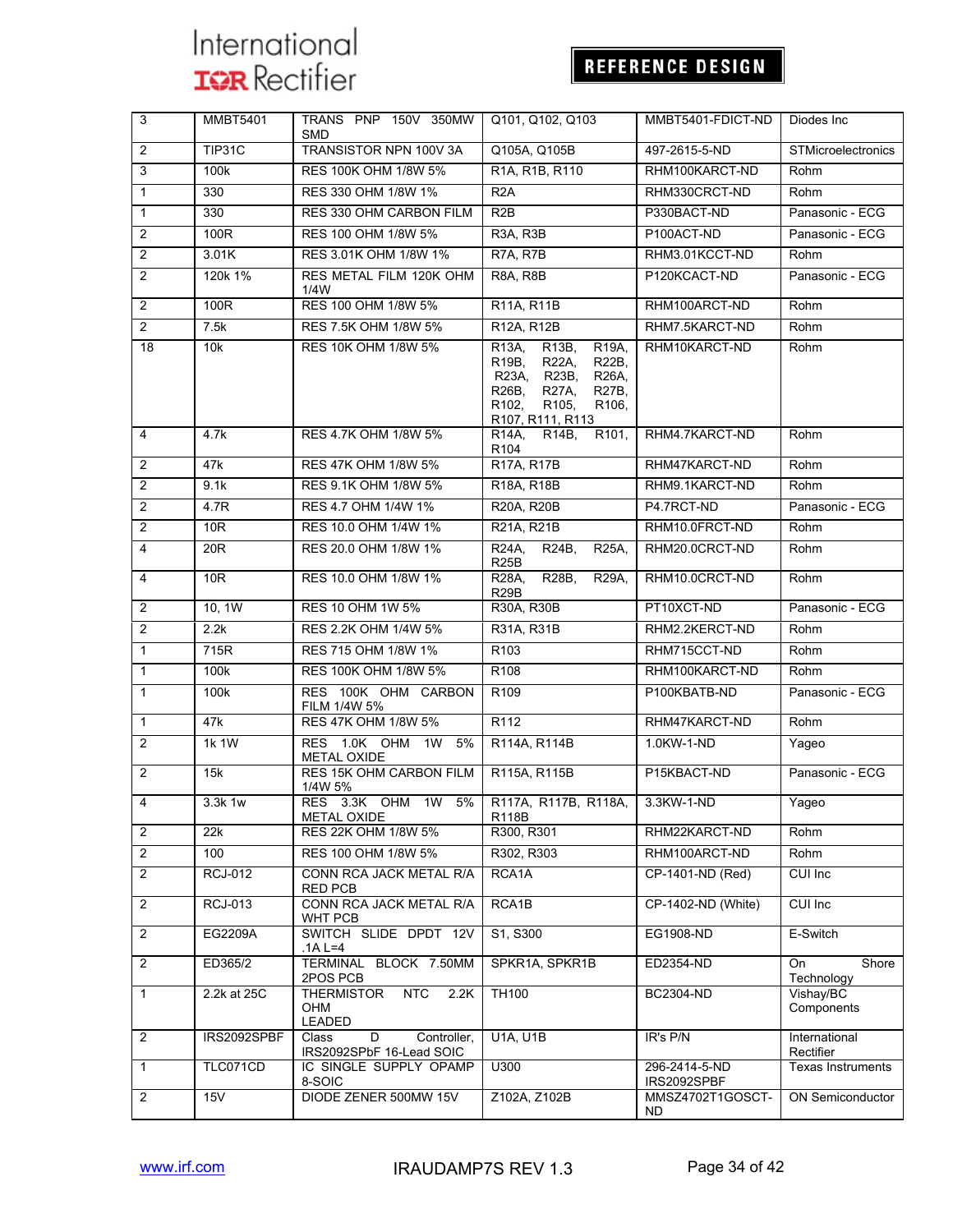## REFERENCE DESIGN

|                                                                        | 68V  | DIODE ZENER 375MW 68V  | Z <sub>100</sub>     | 568-3782-1-ND    | <b>NXP</b>       |  |  |  |
|------------------------------------------------------------------------|------|------------------------|----------------------|------------------|------------------|--|--|--|
|                                                                        |      |                        |                      |                  | Semiconductors   |  |  |  |
|                                                                        | 39V  | DIODE ZENER 500MW 39V  | Z <sub>101</sub>     | BZT52C39-TPMSCT- | Micro Commercial |  |  |  |
|                                                                        |      |                        |                      | ND.              | Co               |  |  |  |
|                                                                        | 5.6V | DIODE ZENER 500MW 5.6V | Z103A. Z103B. Z104A. | BZT52C5V6-       | Micro Commercial |  |  |  |
| Z104B<br>TPMSCT-ND<br>Co                                               |      |                        |                      |                  |                  |  |  |  |
| Note all $\frac{1}{2}$ W and 1W resistors are flame proof part numbers |      |                        |                      |                  |                  |  |  |  |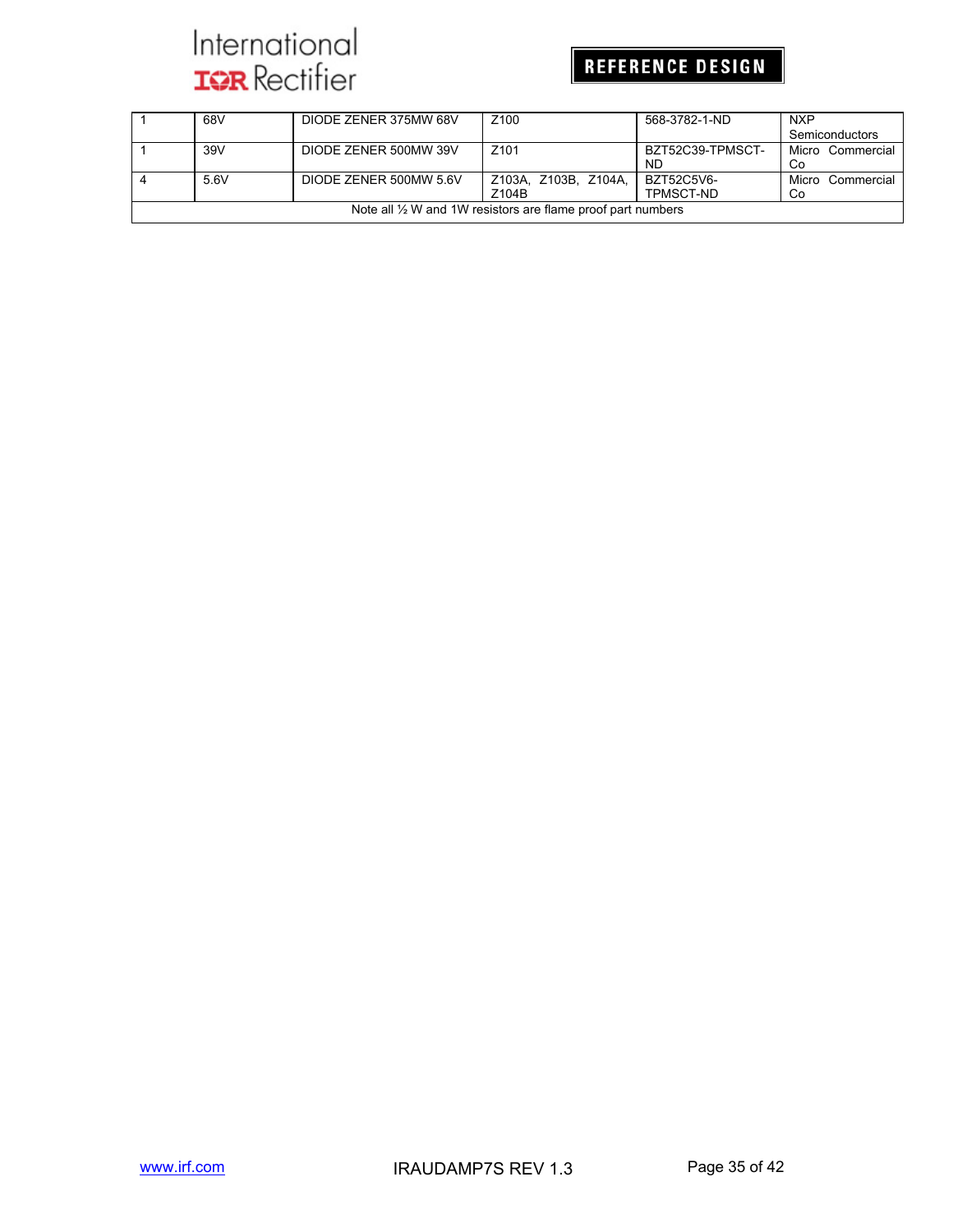|                                                             | Quantit | Value                                                          | Description                                                 | Designator                                                                                                             | <b>Digikey</b><br>P/N         | Vendor                           |
|-------------------------------------------------------------|---------|----------------------------------------------------------------|-------------------------------------------------------------|------------------------------------------------------------------------------------------------------------------------|-------------------------------|----------------------------------|
|                                                             | 5       | Washer #4 SS                                                   | WASHER LOCK<br><b>INTERNAL #4 SS</b>                        | Lock washer 1, Lock washer 2,<br>Lock washer 3, Lock washer 4,<br>Lock washer 5                                        | H729-<br>ND.                  | <b>Building</b><br>Fastener<br>s |
|                                                             |         | <b>Print Circuit Board</b><br>PCB<br>IRAUDAMP7S Rev<br>2.2 PCB |                                                             | PCB <sub>1</sub>                                                                                                       |                               | Custom                           |
|                                                             | 12      | Screw 4-<br>40X5/16                                            | <b>SCREW MACHINE</b><br><b>PHILLIPS 4-40X5/16</b>           | Screw 1, Screw 2, Screw 3,<br>Screw 4, Screw 5, Screw 6,<br>Screw 7, Screw 8, Screw 9,<br>Screw 10, Screw 11, Screw 12 | H343-<br>ND.                  | <b>Building</b><br>Fastener<br>s |
| STANDOFF HEX 4-<br>4<br>Stand off 0.5"<br>40THR .500"L ALUM |         | Stand Off 1, Stand Off 2, Stand<br>Off 3, Stand Off 4          | 1893K-<br>ND.                                               | Keystone<br>Electro-<br>nics                                                                                           |                               |                                  |
|                                                             | 1       | Stand off 0.5"                                                 | STANDOFF HEX M/F 4-<br>40 .500" ALUM, Chassis<br><b>GND</b> | Stand Off 5                                                                                                            | 8401K-<br>ND.                 | Keystone<br>Electro-<br>nics     |
|                                                             | 1       | AAVID 4880G                                                    | Thermalloy TO-220<br>mounting kit with screw                | TO-220 mounting kit 1                                                                                                  | <b>Newuark</b><br>82K609<br>6 | Therm-<br>alloy                  |
|                                                             |         |                                                                |                                                             |                                                                                                                        |                               |                                  |

### **Table 4 IRAUDAMP7S Mechanical Bill of Materials**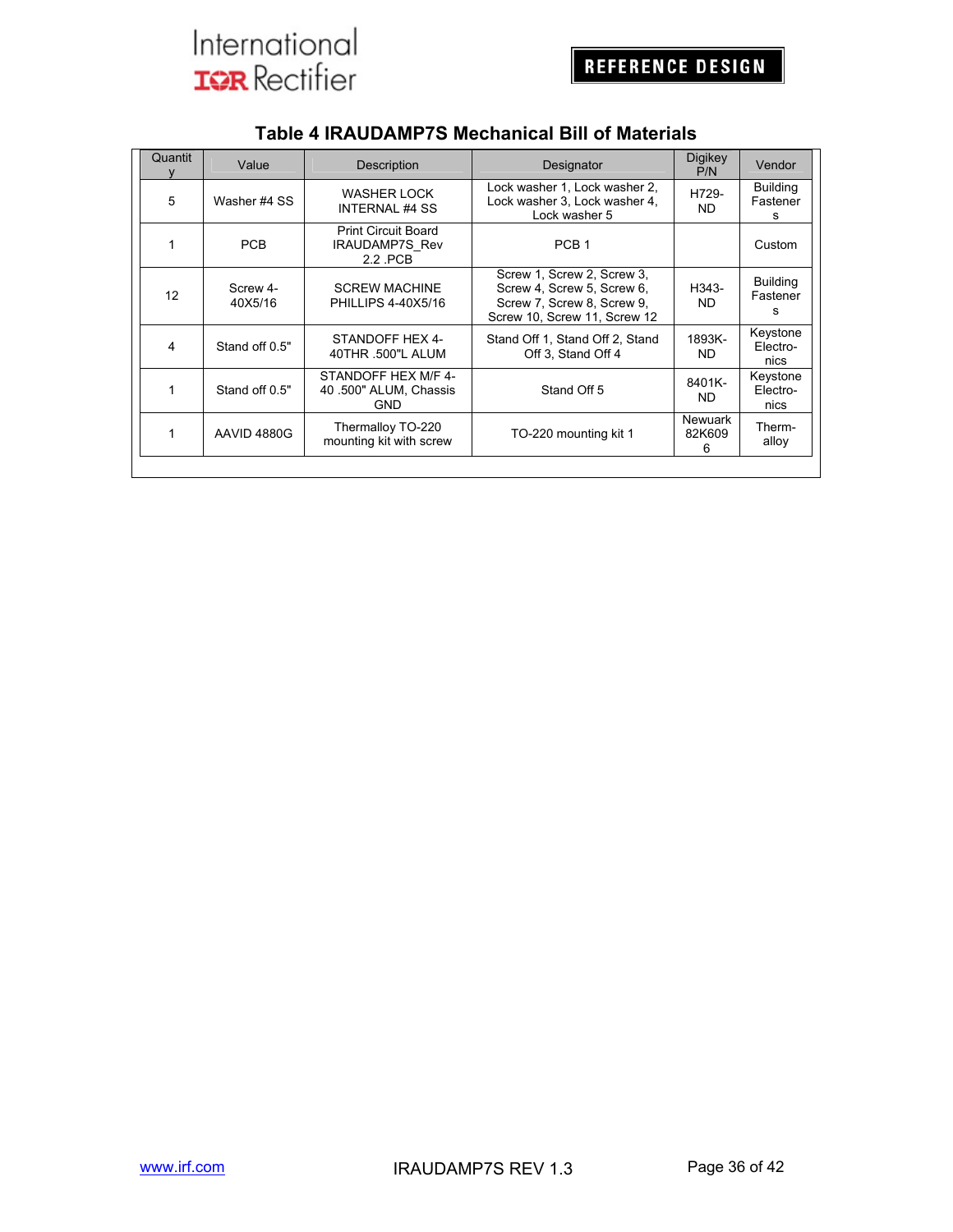|                                                               |                                                                   | <b>Model Name</b>                      |                                       |                               |                                 |                         |
|---------------------------------------------------------------|-------------------------------------------------------------------|----------------------------------------|---------------------------------------|-------------------------------|---------------------------------|-------------------------|
| Item                                                          |                                                                   | <b>AMP7S-55</b>                        | <b>AMP7S-100</b>                      | <b>AMP7S-150</b>              | <b>AMP7S-200</b>                | <b>Notes</b>            |
| $\overline{\mathbb{R}}$<br>Power<br><b>MOSFE</b><br><b>TS</b> | FET1                                                              | IRFI4024H-117P                         | IRFI4212H-117P                        | IRFI4019H-117P                | IRFI4020H-117P                  |                         |
| <b>Half</b>                                                   | 8Ω                                                                | 25 W x 2                               | 60 W x 2                              | 125 W x 2                     | 250 W x 2                       | Stereo                  |
| <b>Bridge</b><br>Output                                       | $4\Omega$                                                         | 50 W x 2                               | 120 W x 2                             | 250 W x 2                     | N/A                             | Stereo                  |
| Full<br><b>Bridge</b><br>Output                               | $8\Omega$                                                         | 100 W x 1                              | 240 W x 1                             | 500 W x 1                     | N/A                             | <b>Bridged</b>          |
|                                                               | $+B, -B$                                                          | ±25V                                   | ±35V                                  | ±50 V                         | ±70 V                           |                         |
| Power<br>Supply                                               | ±B<br>Voltage<br>Range                                            | ±3V                                    | ±5V                                   | ±8V                           | ±10V                            |                         |
| Audio<br>Gain                                                 | Gain                                                              | 20                                     | 30                                    | 36                            | 40                              |                         |
| Feedbac<br>k                                                  | <b>R8A.R8</b><br>B                                                | 68k                                    | 100k                                  | 120 <sub>k</sub>              | 130 k                           |                         |
| +VAA                                                          | R117A*<br>R117B*                                                  | 1 k, 1 W                               | 2.2 k, 1 W                            | 3.3 k, 1 W                    | 5.1 k, 1 W                      |                         |
| -VSS                                                          | R118A*<br>R118B*                                                  | 1 k, 1 W                               | 2.2 k, 1 W                            | 3.3 k, 1 W                    | 5.1 k, 1 W                      |                         |
|                                                               | R114A*<br>R114B*                                                  | 100,1 W                                | 220, 1 W                              | 1 k, 1 W                      | $2.2$ k 1 W                     |                         |
| <b>VCC</b>                                                    | <b>R115A</b><br><b>R115B</b>                                      | 4.7 k                                  | 10 <sub>k</sub>                       | 15k                           | 20k                             |                         |
| <b>OCSET</b>                                                  | <b>R12A</b><br>R <sub>12</sub> B                                  | 1.3k<br>(20 A)                         | 3.9k<br>(23 A)                        | 7.5k<br>(30 A)                | 5.1k<br>(23 A)                  | (Trip<br>level)         |
| <b>CSH</b>                                                    | <b>R18A</b><br>R18B                                               | 0.0<br>(20A)                           | 4.7k<br>(23A)                         | 9.1k<br>(29A)                 | 8.2k<br>(23 A)                  | (Trip<br>level)         |
| <b>VB</b>                                                     | R17A<br>R <sub>17</sub> B                                         | 20 k                                   | 33 k                                  | 47 k                          | 75 k                            |                         |
| <b>OVP</b>                                                    | Z100                                                              | 24V<br>BZT52C24-<br>TPMSCT-ND          | 47V<br>MMSZ5261BT1GO<br><b>SCT-ND</b> | 68 V<br>568-3782-1-ND         | 91V<br>MMSZ5270BT1G<br>OSCT-ND  | Zener<br>Digikey<br>P/N |
| <b>UVP</b>                                                    | Z <sub>101</sub>                                                  | 12 V<br>MMSZ5242BT1GO<br><b>SCT-ND</b> | 30 V<br>MMSZ5256BT1GO<br>SCT-ND       | 39V<br>BZT52C39-<br>TPMSCT-ND | 51 V<br>MMSZ5262BT1G<br>OSCT-ND | Zener<br>Digikey<br>P/N |
| Clampin<br>g Diode                                            | D <sub>5</sub> A<br>D <sub>5</sub> B<br>D <sub>6</sub> A<br>D6B   | MURA120T3OSCT-<br><b>ND</b>            | MURA120T3OSCT-<br>ND.                 | IMURA120T3OS<br>CT-ND         | N/A                             |                         |
|                                                               | * Marked components are axial, ±5 %, 1/4 w, and flame proof type. |                                        |                                       |                               |                                 |                         |

### **Table 5 IRAUDAMP7S Models Differential Table**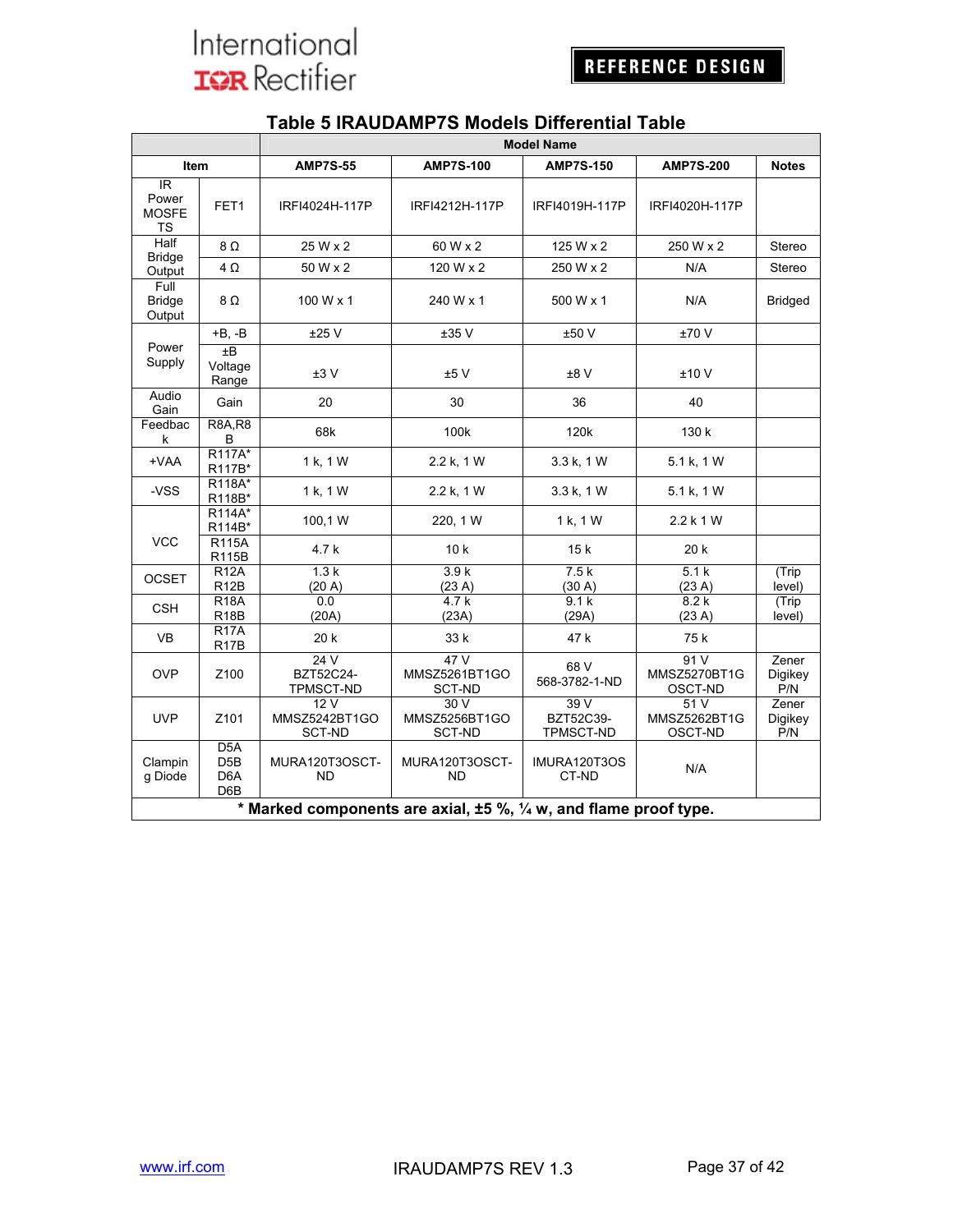## **IRAUDAMP7S Hardware**



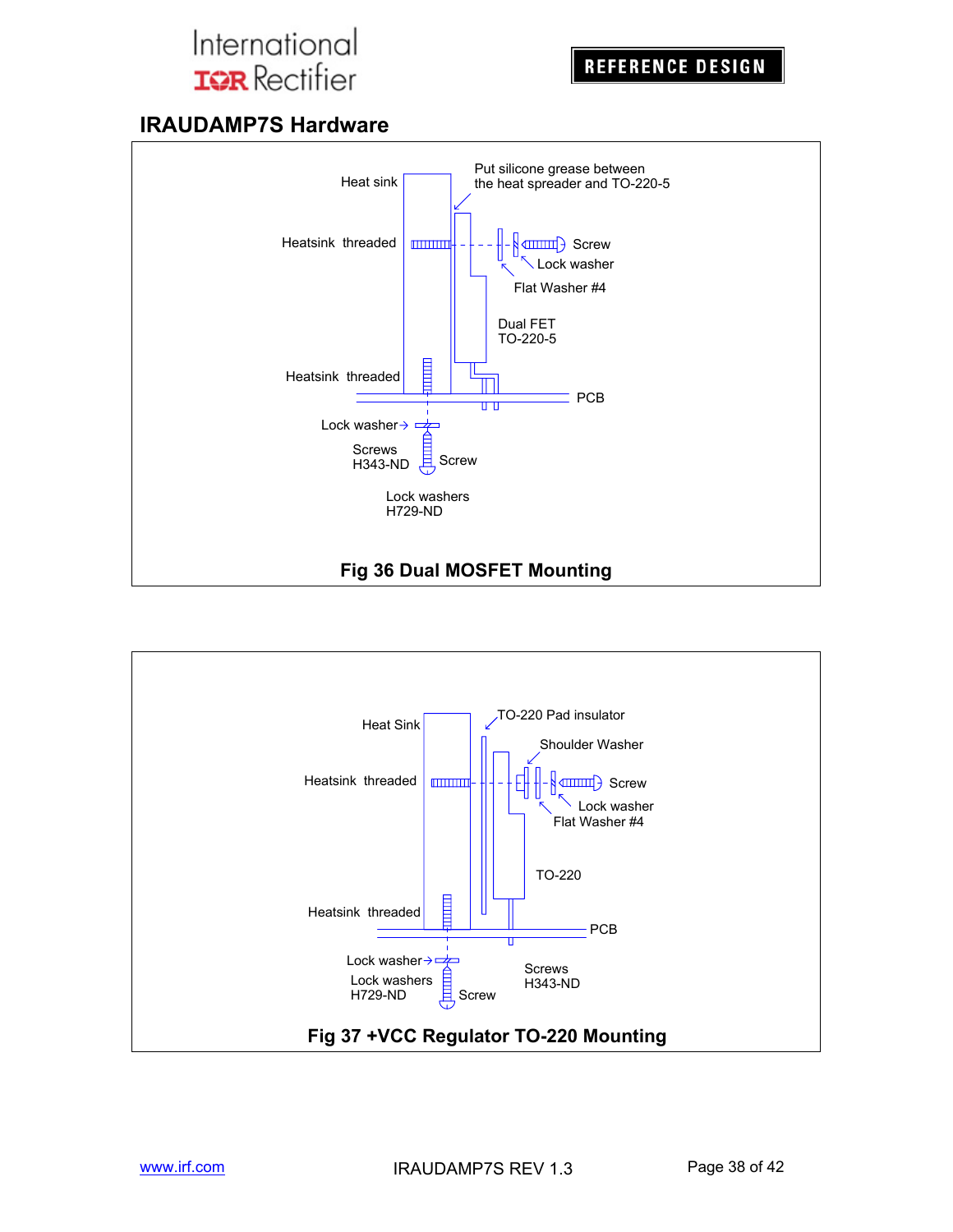

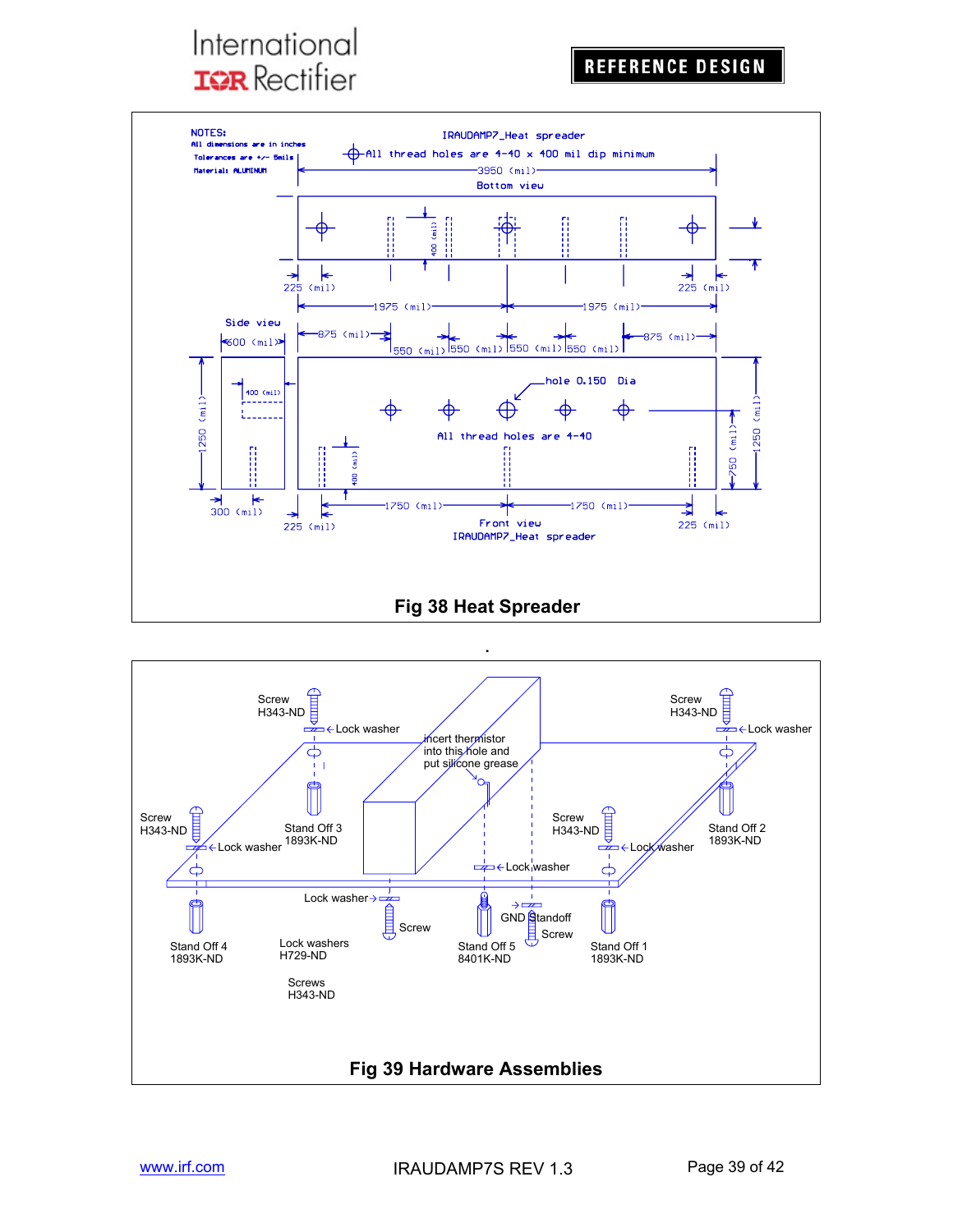

### **IRAUDAMP7S PCB Specifications**

PCB:

- 1. Single Layers SMT PCB with through holes
- 2. 1/16 thickness
- 3. 2/0 OZ Cu
- 4. FR4 material
- 5. 10 mil lines and spaces
- 6. Solder Mask to be Green enamel EMP110 DBG (CARAPACE) or Enthone Endplate DSR-3241or equivalent.
- 7. Top Silk Screen to be white epoxy non conductive per IPC–RB 276 Standard.
- 8. All exposed copper must finished with TIN-LEAD Sn 60 or 63 for 100u inches thick.
- 9. Tolerance of PCB size shall be 0.010 –0.000 inches
- 10. Tolerance of all Holes is -.000 + 0.003"
- 11. PCB acceptance criteria as defined for class II PCB'S standards.

Gerber Files Apertures Description:

All Gerber files stored in the attached CD-ROM were generated from Protel Altium Designer Altium Designer 6. Each file name extension means the following:

- 1. .gbl Bottom copper, bottom side
- 2. .gto Top silk screen
- 3. .gbo Bottom silk screen
- 4. .gbs Bottom Solder Mask
- 5. .gko Keep Out,
- 6. .gm1 Mechanical
- 7. .gd1 Drill Drawing
- 8. .gg1 Drill locations
- 9. .txt CNC data
- 10. .apr Apertures data

Additional files for assembly that may not be related with Gerber files:

- 11. .pcb PCB file
- 12. .bom Bill of materials
- 13. .cpl Components locations
- 14. .sch Schematic
- 15. .csv Pick and Place Components
- 16. .net Net List
- 17. .bak Back up files
- 18. .lib PCB libraries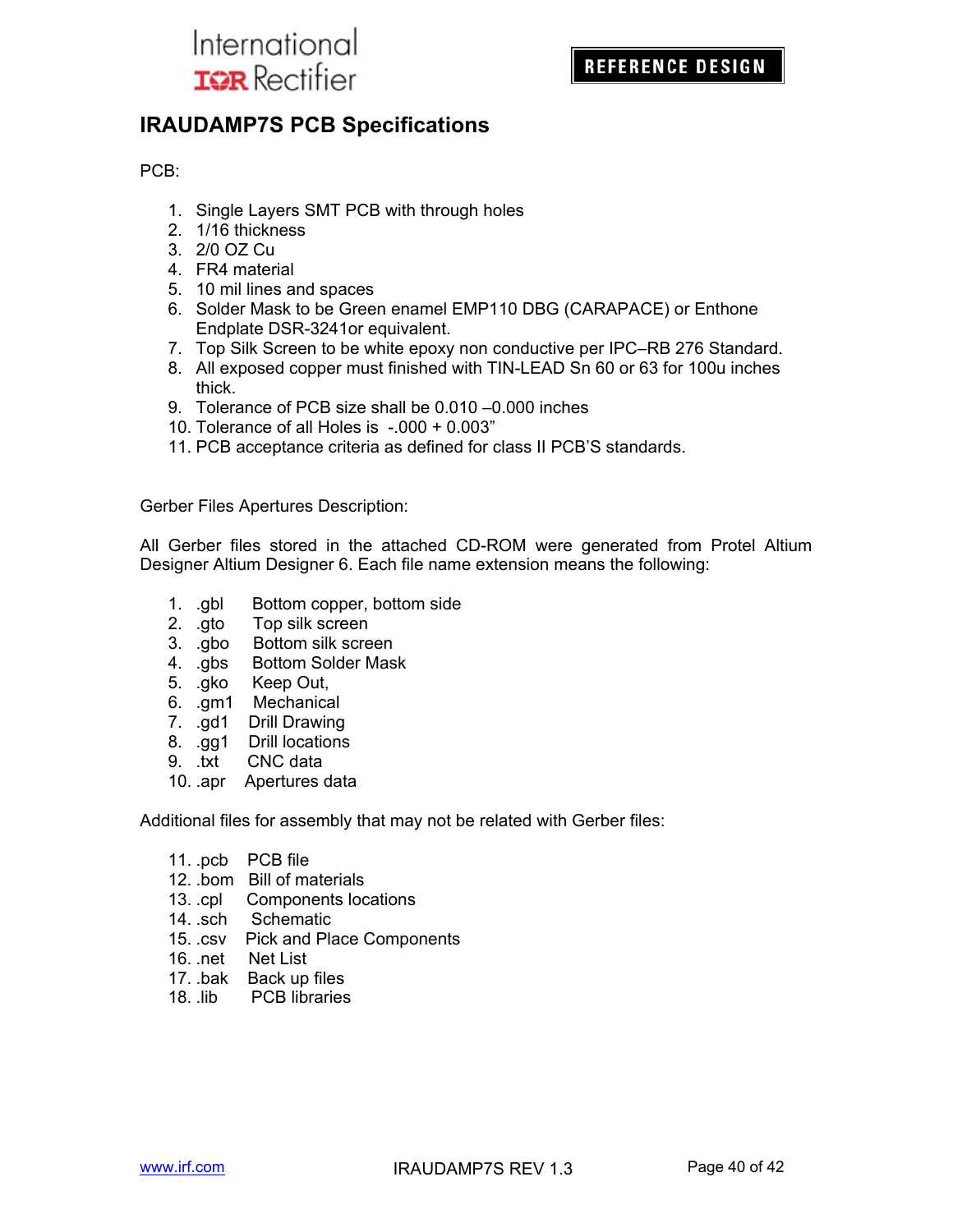